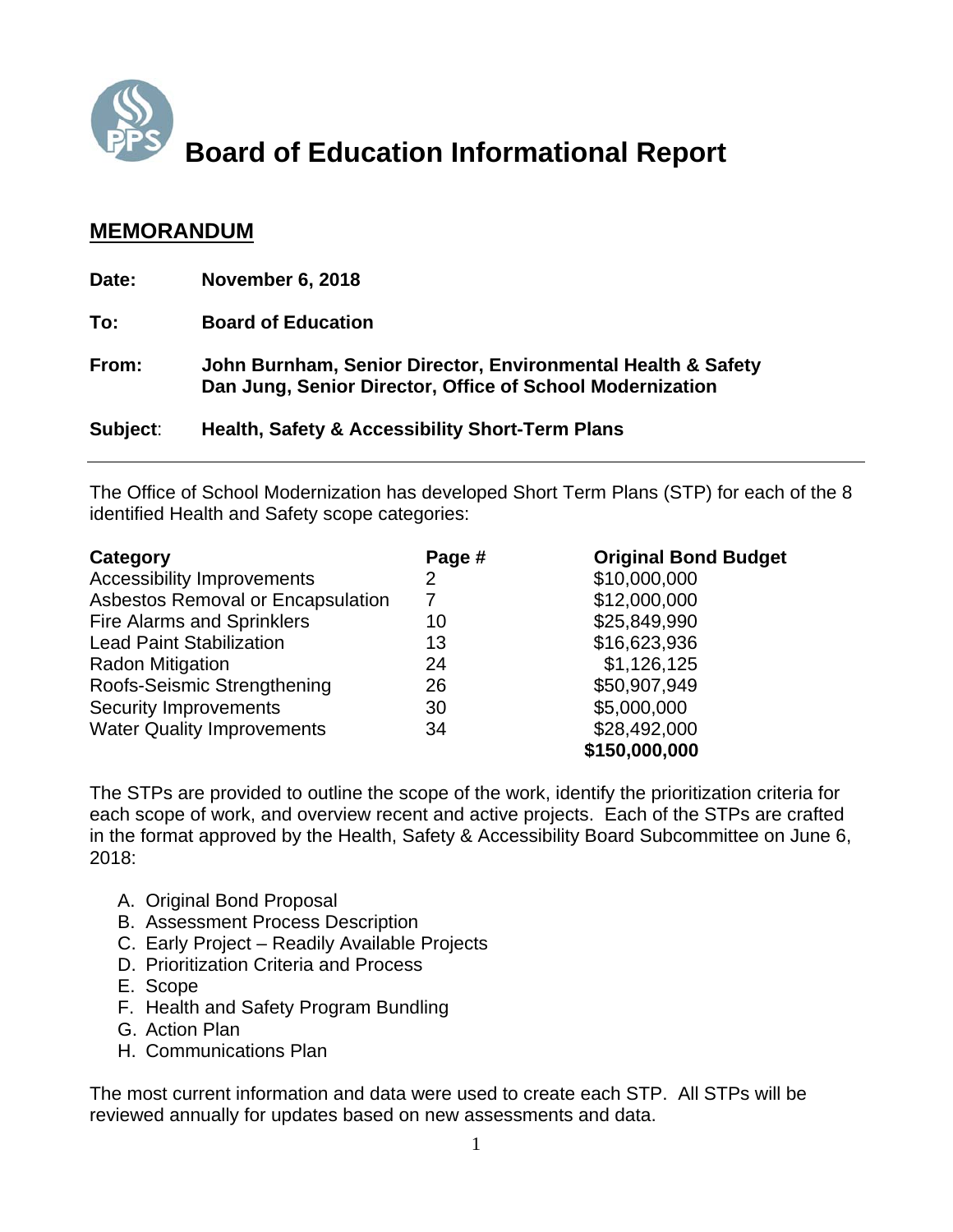## **Accessibility Improvements Short-Term Plan**

## **Original Bond Proposal**

- The 2017 capital bond passed by voters in the PPS District allocated \$10 million to improve accessibility for people with disabilities in District schools. The accessibility improvements to be completed with this funding is in addition to the work that will be completed in the four school modernization projects in the 2017 capital bond program (Benson Polytechnic HS, Lincoln HS, Madison HS, Kellogg MS) to make these buildings fully accessible.
- The capital bond funding for accessibility improvements allows the District to complete more work that it is responsible for under the 1990 American's with Disabilities Act (ADA) as amended. The forthcoming ADA Transition Plan will identify the general categories of work the District needs to perform in each school to make the educational programs in each school accessible to all students and users of each building. Additional District resources beyond the current capital bond funding will be required to make all District facilities fully compliant with accessibility requirements.

#### **Assessment Process Description**

- 2009 & 2012 Facility ADA Assessments
	- o PPS Facilities and Asset Management (FAM) contracted with Ankrom Moisan Architects (AMA) in 2009 to complete an ADA facilities assessment for all District facilities. AMA updated the assessment in 2012-2013 and developed a prioritization of program-based ADA improvements with cost estimates for PPS FAM. The PPS 2012 capital bond program ADA improvements were informed by the 2012-13 AMA assessments and prioritization study.
	- o FAM staff have updated the 2012 ADA assessment (Section D of the survey) to capture ADA work accomplished as part of the 2012 capital bond program.
- ADA Transition Plan Update
	- o PPS developed an ADA Transition Plan (Transition Plan) in 1994 in response to the passage of the ADA in 1990. The Transition Plan established initial goals for eliminating architectural barriers at identified facilities. This plan was developed in conjunction with the City of Portland, but never adopted by the PPS Board of Education.
	- o Additional updates to the 1994 PPS ADA Transition Plan will be made to capture information from the current facility condition assessment as well as changes to programs and activities, methodologies, priorities and schedules since 1994.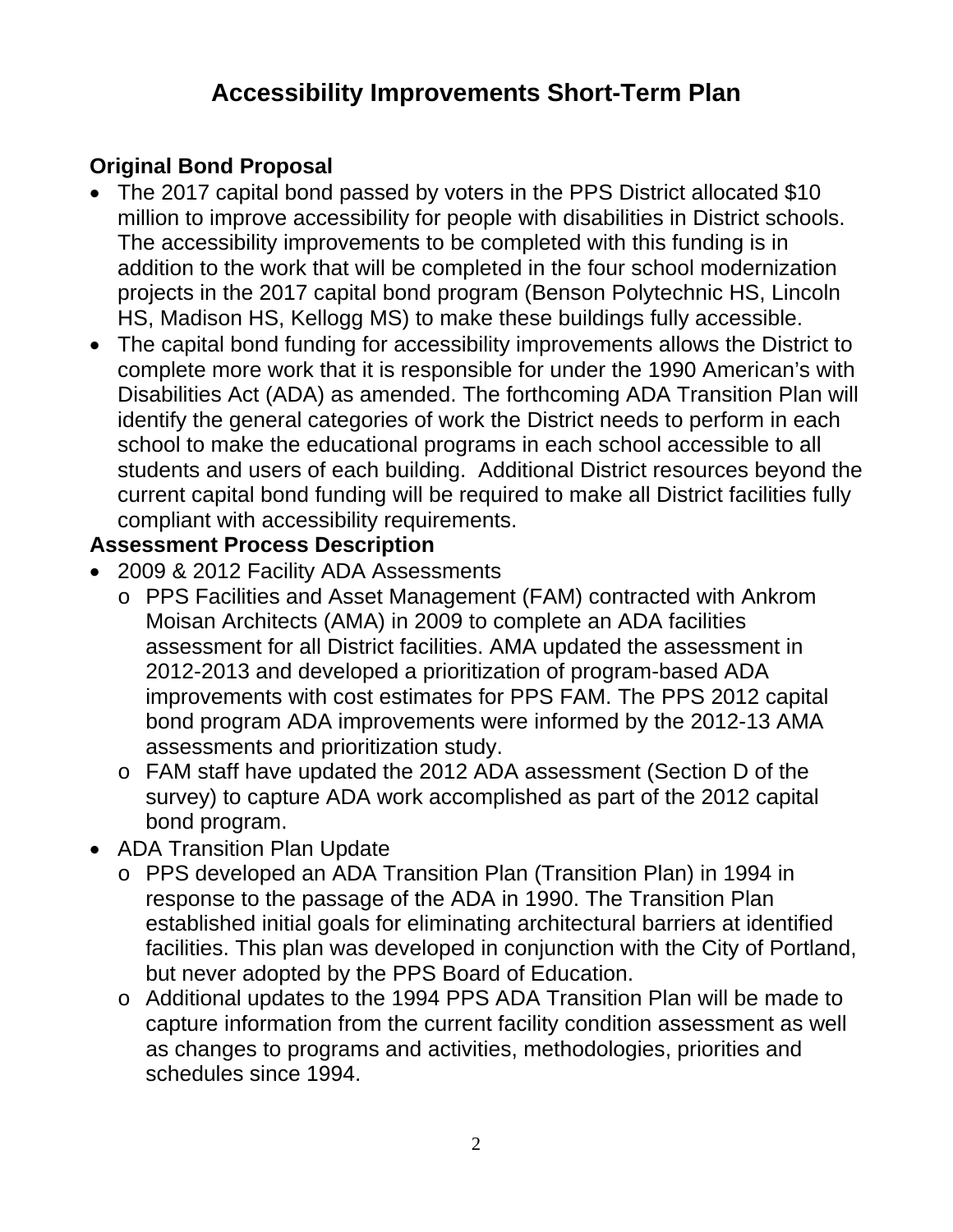## **Early Projects - Readily Available Projects**

- 2012 ADA Assessment Field Updates
	- o The Office of School Modernization (OSM) project team members performed field updates of 2012 ADA Assessment to refine the scope of individual ADA improvements projects completed as part of the 2012 and 2017 capital bond program.
	- o Three schools, Roseway Heights, Rose City Park and Tubman were selected for early accessibility projects.

## **Prioritization Criteria and Process**

- 2017 Capital Bond: Early Projects
	- o Accessibility improvements funded by the 2017 capital bond are largely in conjunction with 2017 "early" projects and in support of the middle school conversion project. The scope of ADA improvements funded by the 2017 capital bond is largely based on the work identified in the 2012 ADA facility assessment. Prioritization for the scope of work completed in the 2017 projects is based on the prioritization in 2012 Facility ADA Assessments.
	- o Minor revisions made to the scope of 2012 projects are based on more recent field observations by OSM and input from building staff.
- ADA Transition Plan Update:
	- o Draft ADA Transition Plan update will propose an emphasis on making one elementary, middle and high school in each high school cohort fully accessible
	- o Prioritization within each cohort takes into consideration other capital bond funded accessibility improvements (modernization projects) and the scale of the accessibility needs for each school
	- o Completion of the ADA Transition Plan scope/schedule of projects to be completed by capital bond and general fund dollars (Facilities and Asset Management)
	- o Formal direction to be set by Board of Education upon adoption of upcoming ADA Transition Plan update
	- o ADA Transition Plan to be further refined upon completion of Facility Condition Assessment

## **Scope**

- 2017 Capital Bond ADA work "Early" Projects
	- o The Office of School Modernization has included accessibility work in the scope of the Health and Safety Improvements "Early Project" work. The scope of the accessibility work was taken from the 2012 ADA facilities assessment with field verification by OSM project management and the project architects. The scope of the accessibility work for HS&A Groups 2, 3 and 4 for the 2018 summer work included: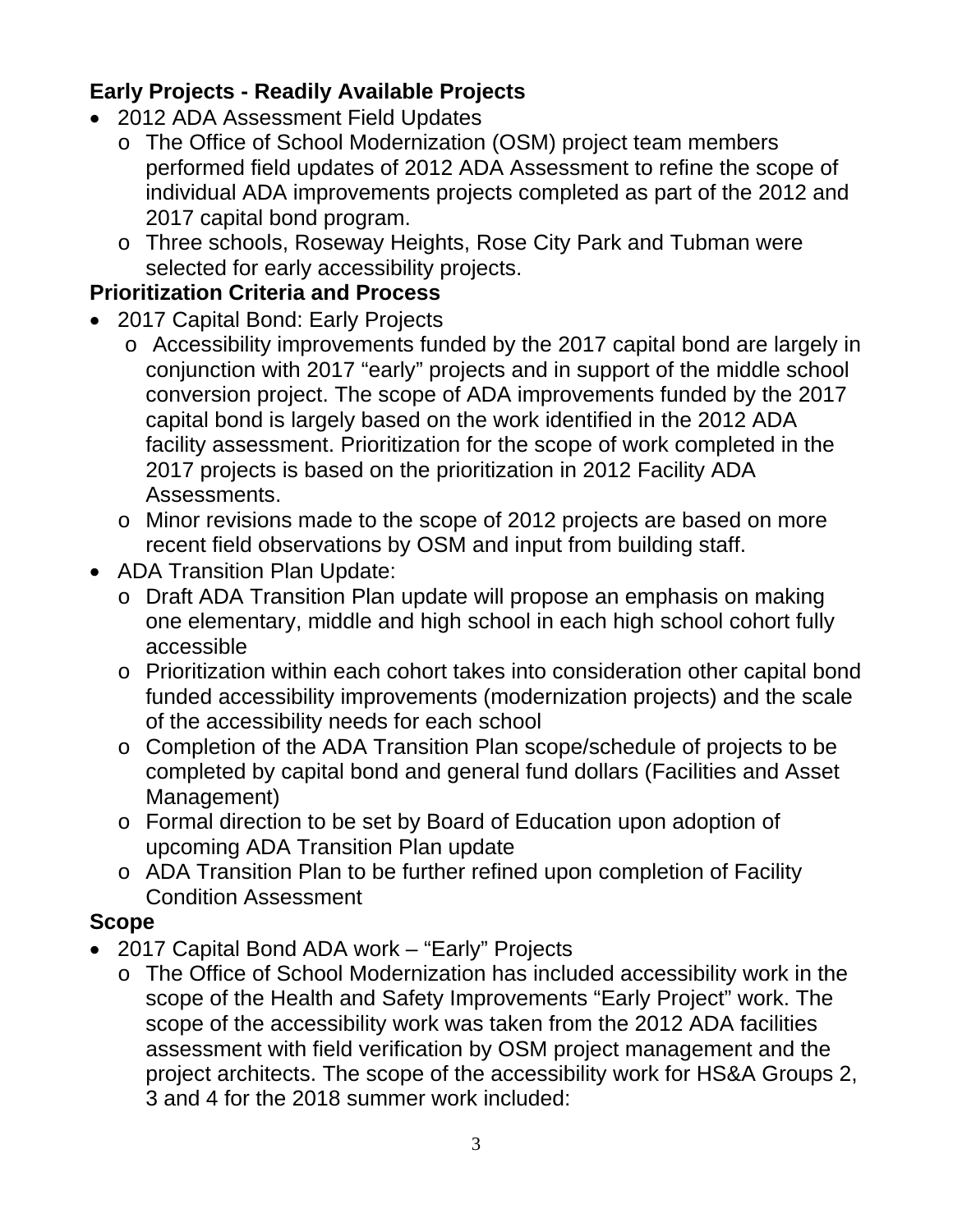| <b>School</b>         | <b>ADA Scope</b>                                                                                                          |
|-----------------------|---------------------------------------------------------------------------------------------------------------------------|
| <b>Beverly Cleary</b> | Improve accessibility from parking lot; add lift nest to                                                                  |
| Fernwood              | auditorium exit; add accessible double handrail; add lift to in                                                           |
|                       | media center; add accessible door handle hardware; provide                                                                |
|                       | accessible toilet stall partitions; ensure exit/entry doors are                                                           |
|                       | compliant with width and clearance requirements; accessible                                                               |
|                       | improvements to locker rooms; adjustments (as needed) to                                                                  |
|                       | drinking fountain and sink heights; provide assisted listening                                                            |
|                       | devices in cafetorium, west gym and SPED classroom;                                                                       |
|                       | accessible signage                                                                                                        |
| <b>Jackson</b>        | New exterior handrails and guardrails, access controls,                                                                   |
|                       | interior stair handrail improvements, lever door hardware,                                                                |
|                       | accessible toilet stalls, drinking fountains and plumbing                                                                 |
|                       | fixtures, signage, listening devices; improved accessible                                                                 |
|                       | parking areas                                                                                                             |
| King                  | Elevator; new exterior handrails and guardrails, access                                                                   |
|                       | controls, interior stair handrail improvements, lever door                                                                |
|                       | hardware, accessible toilet stalls, drinking fountains and<br>plumbing fixtures, signage, listening devices, and improved |
|                       | accessible parking areas                                                                                                  |
| Lewis                 | New exterior handrails and guardrails; access controls,;                                                                  |
|                       | interior stair handrail improvements; lever door hardware;                                                                |
|                       | accessible toilet stalls; drinking fountains and plumbing                                                                 |
|                       | fixtures; signage, listening devices; improvement accessible                                                              |
|                       | parking.                                                                                                                  |
| Rigler                | Elevator; new exterior handrails and guardrails, access                                                                   |
|                       | controls, interior stair handrail improvements, lever door                                                                |
|                       | hardware, accessible toilet stalls, drinking fountains and                                                                |
|                       | plumbing fixtures, signage, listening devices, and improved                                                               |
|                       | accessible parking areas will be installed to improve                                                                     |
|                       | accessibility                                                                                                             |

- 2017 Capital Bond ADA work Middle School Conversion project
	- o The ADA improvements required by improvements to Tubman Middle School, Roseway Heights Middle School and Rose City Park School as part of the Middle School Conversion project were also funded by the 2017 Capital Bond. The scope of accessibility improvements in these projects included: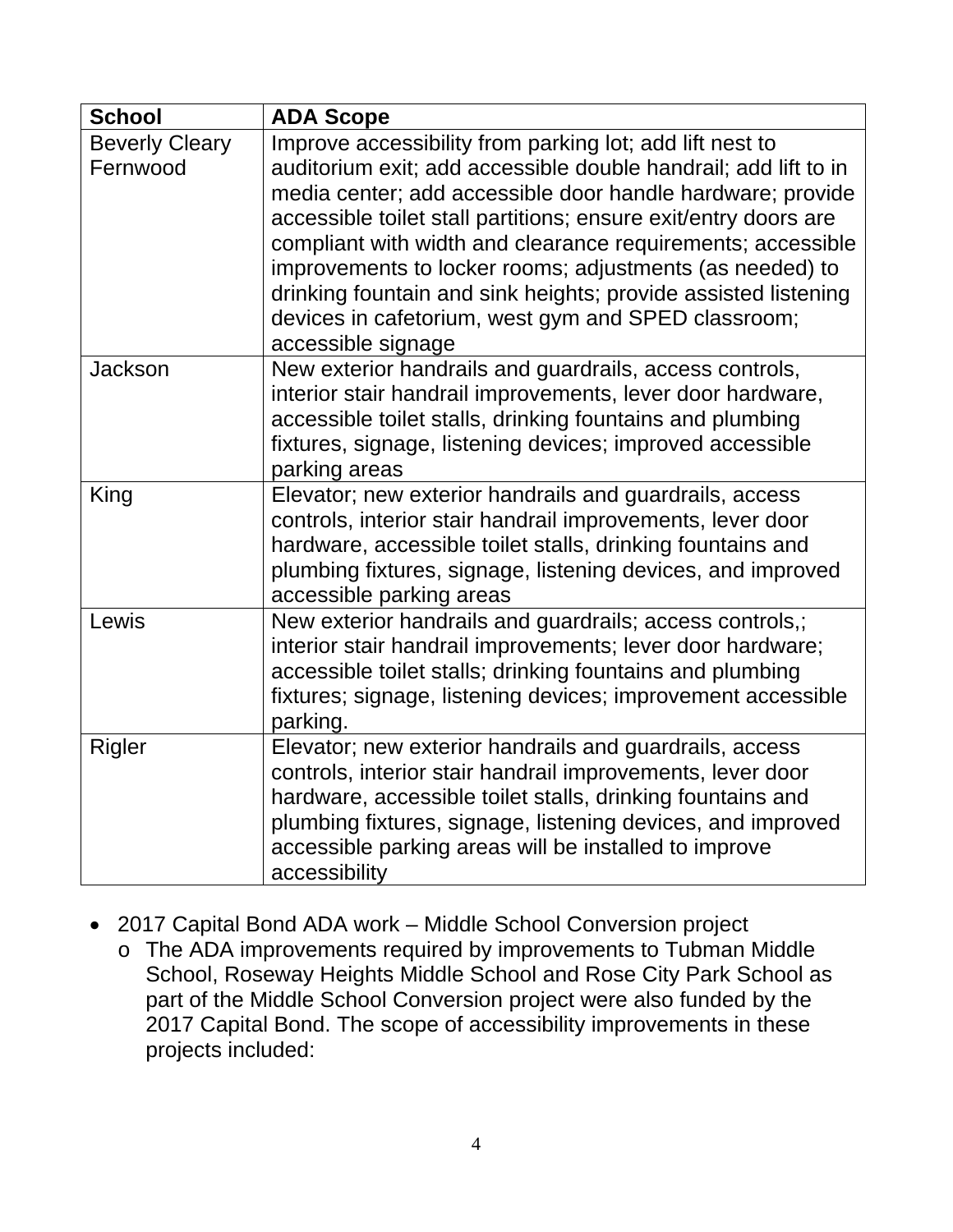| <b>School</b>             | <b>ADA Scope</b>                                                                                                                                                                                                                                                                                                                                                                           |
|---------------------------|--------------------------------------------------------------------------------------------------------------------------------------------------------------------------------------------------------------------------------------------------------------------------------------------------------------------------------------------------------------------------------------------|
| Roseway<br><b>Heights</b> | ADA: wall removal to accommodate larger restroom for<br><b>SPED</b><br>ADA: change key access to push call on existing elevator                                                                                                                                                                                                                                                            |
|                           | SPED: demolish three existing offices to create Supplement<br><b>Education Services SPED room</b>                                                                                                                                                                                                                                                                                          |
| <b>Rose City</b><br>Park  | ADA: install three chairlifts to create accessible stairways to<br>all floors and stage; install two elevators; modify restrooms<br>in eight locations to make them accessible; addition of<br>exterior accessible ramps and auto-operators at main<br>entrances; replace door hardware; replacement/upgrade to<br>10 door openings to allow at least two fully accessible<br>egress paths |
| Tubman                    | ADA: Door hardware replacement; restroom ADA upgrades<br>SPED: Classroom programmatic requirements                                                                                                                                                                                                                                                                                         |

The scope of accessibility improvements in the early projects and middle school conversion project encompass the budget resources for accessibility improvements of the 2017 capital bond.

#### **Health and Safety Program Bundling**

- Bundling additional health and safety work with accessibility improvements, as appropriate, will take place over the summer construction season.
	- o Example: performing accessibility improvements while performing security and roof upgrades at a school.

#### **Action Plan**

- 2017 Capital bond program OSM
	- o Completion of accessibility work in early projects fall 2019
	- o Completion of accessibility work in middle school conversion project: Rose City Park stair lifts (end of 2018 calendar year); Rose City Park elevators (summer 2019)
- ADA Transition Plan Scope Completion FAM
	- o Complete ADA Transition Plan fall 2018
	- o Update Transition Plan upon completion of the facility condition assessment
	- o Design/bid/build work to sequentially complete ADA Transition Plan scope of work through annual budgeting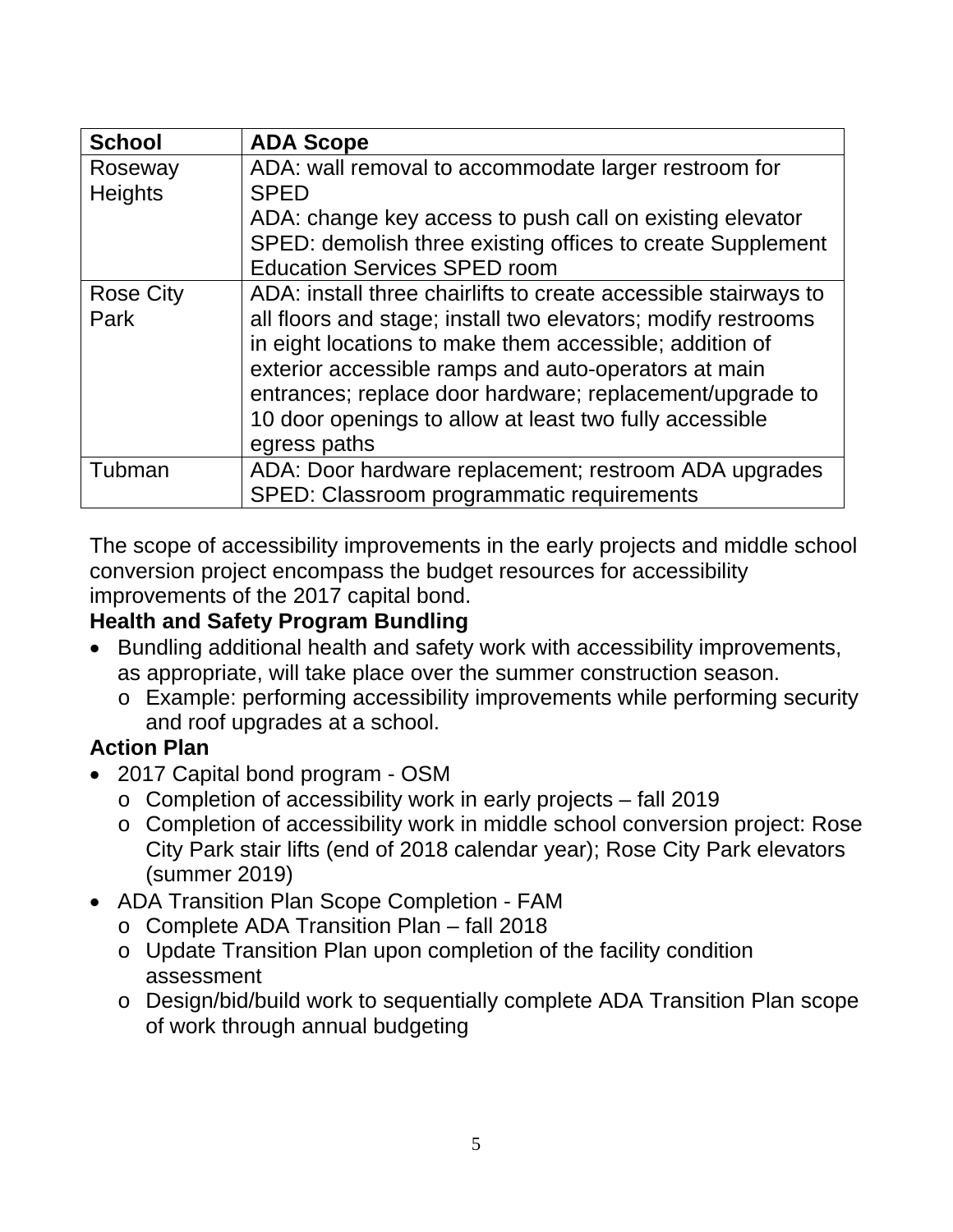#### **Communication Plan**

- Early projects: communication with affected schools and programs about construction work; schools communicate with staff, parent and students about changes in each building that improve accessibility
- ADA Transition Plan: Board of Education public notice of board meeting(s) about adoption of plan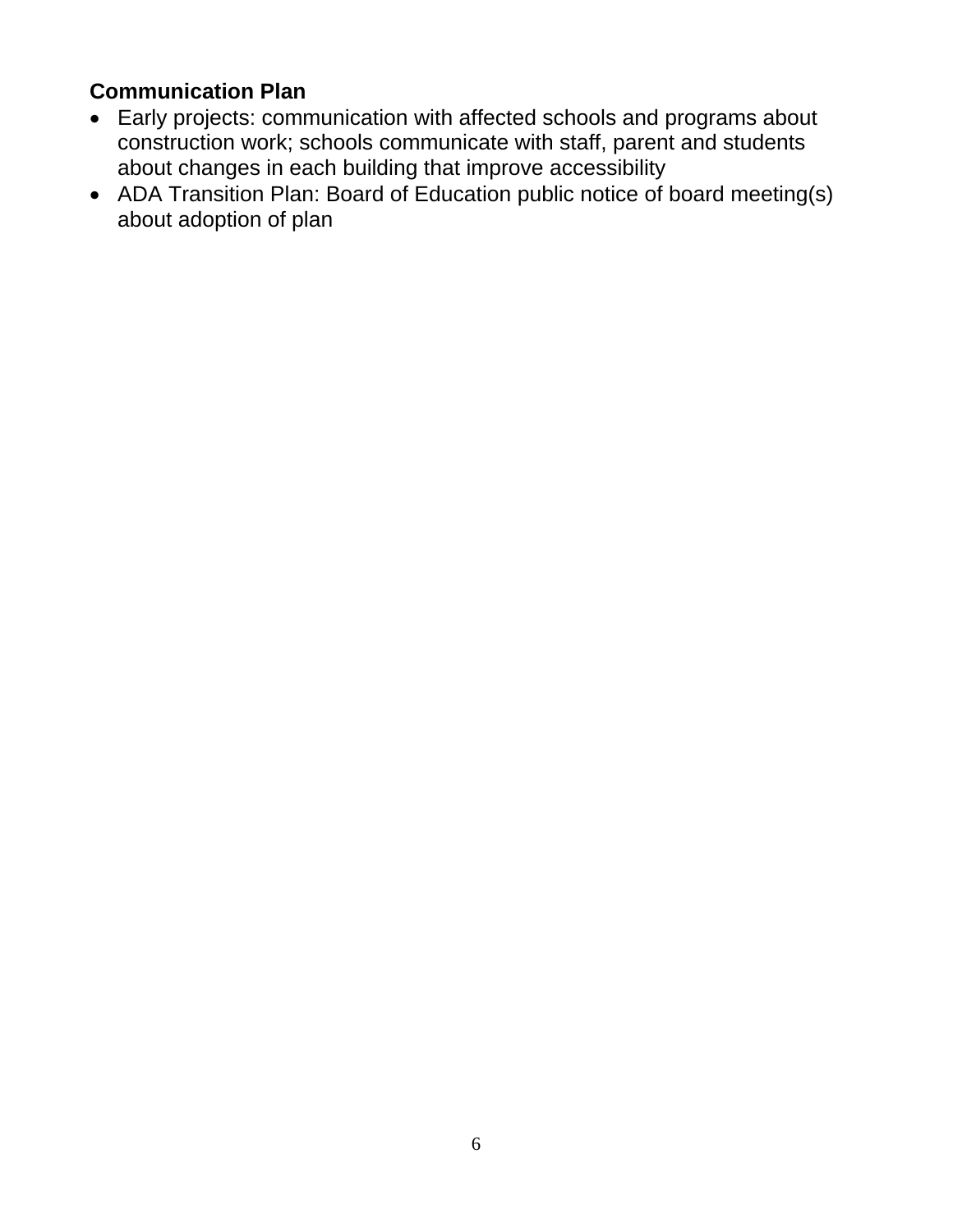# **Asbestos Removal or Encapsulation Short-Term Plan**

#### **Original Bond Proposal**

o The 2017 Health, Safety & Modernization Bond provided \$12,000,000 for removal or encapsulation of exposed asbestos in up to 48 schools.

#### **Assessment Process Description**

o The assessment used for defining and prioritizing the large-scale asbestos work for the 2017 bond projects is based on bi-annual and 3 year asbestos material re-inspections and physical assessments of all asbestos containing building materials in District facilities. These assessments have been conducted in all District facilities since 1980 and are updated annually. Using these assessments approximately 60 sites have been identified that are currently being further assessed for prioritization of work based on the criteria and process as listed below.

#### **Early Projects – Readily Available Projects**

o The survey and design process for asbestos abatement have been completed for the following sites: Beaumont, Chapman, Jefferson, Ockley Green, Tubman, Rose City Parks, and Vernon. A total of 4 large scale asbestos abatement projects will be completed during the summer of 2018. (Table 1)

## **Prioritization Criteria and Process**

- o The priority for choosing the specific facilities and asbestos materials to be addressed is based on the degree of hazards that were found during the bi-annual and 3-year asbestos inspections and the safety of students and staff, using the following criteria;
	- **Remove or repair severely damaged or moderately damaged** asbestos containing materials.
		- $\triangleright$  The majority of asbestos containing building materials in this category include structural spray on fire proofing, piping, air duct, and boiler insulation. These materials are typically located in mechanical rooms, attics, tunnels, and crawl spaces.
	- Remove asbestos containing building materials that are considered highly or easily accessible to students and staff.
		- $\triangleright$  The majority of asbestos containing building materials in this category include floor and wall tiles, and piping insulation in frequently occupied spaces.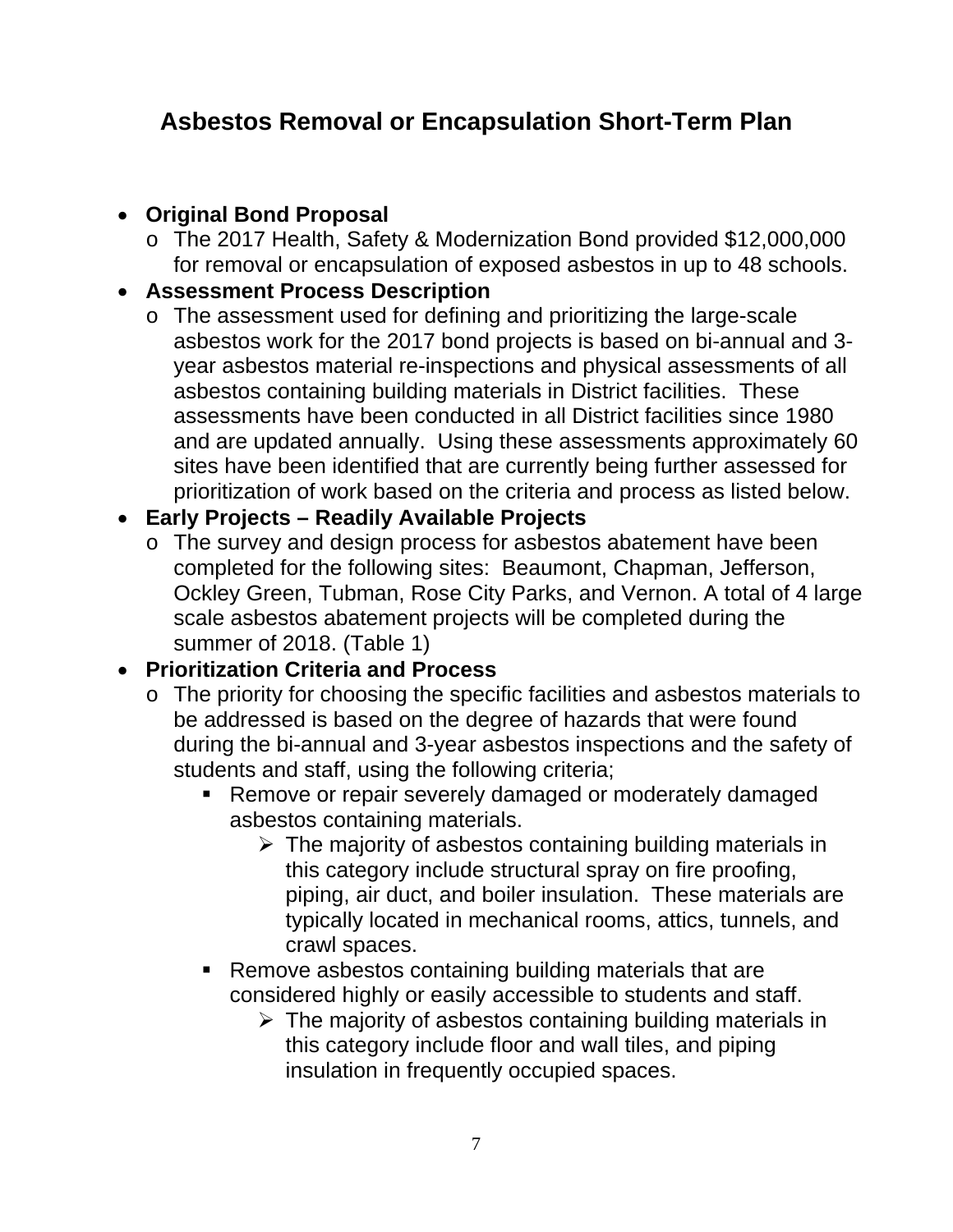## **Scope**

- o Current priority group (Table 1)
	- **Beaumont, Chapman, Jefferson, Ockley Green, Tubman, Rose** City Parks, and Vernon.
- $\circ$  Approximately 8 12 additional sites (Table 1) are currently being assessed and scheduled for completion over the summer of 2019.
- o The development of further priority groups will be based on the assessments and prioritization criteria listed above and discussion with maintenance staff.

## **Health and Safety Program Bundling**

- o Bundling additional health and safety work with asbestos removal projects, as feasible, will take place over the summer construction seasons to limit building closures and impact.
	- **Example is doing large scale asbestos removal work during a** roofing replacement project.
	- This type of project bundling will lessen impact to site and facilities and building closures over multiple summers.

## **Action Plan**

o The goal is to complete approximately 6-10 large scale projects over summer breaks and infill multiple smaller scale projects throughout the next several years. Numerous other small-scale asbestos related work is currently being performed in conjunction with facilities and maintenance projects. In addition, asbestos removal work will be performed over the course of the bond in other bond funded construction projects that impact asbestos materials during construction or remodel.

## **Communication Plan**

o Informational flyers will be provided to building staff which detail the building impacts or closures and safety information regarding asbestos removal prior to work on site. Additional asbestos project information and updates will be provided on the District's OSM Bond Project webpage.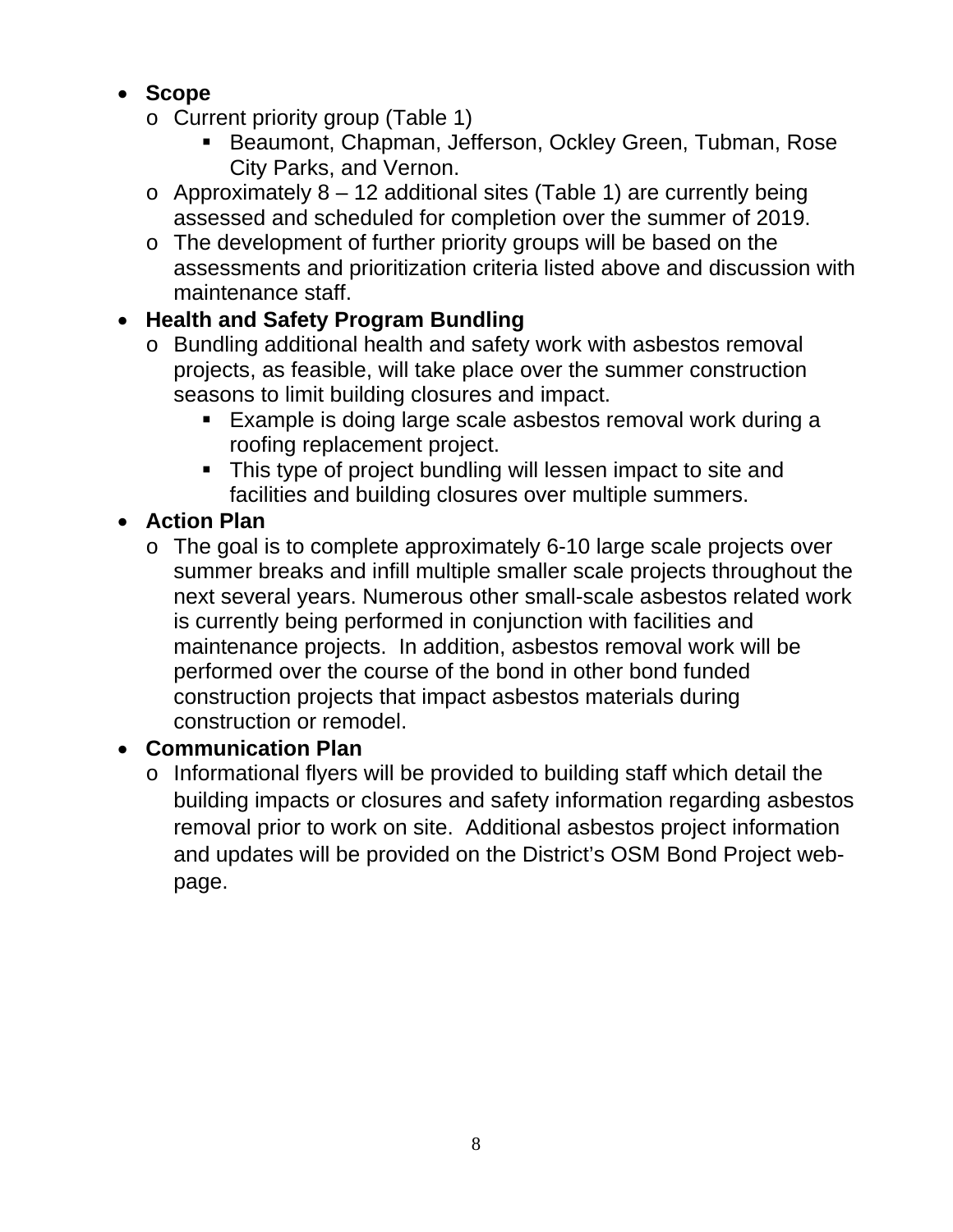#### **Table 1**

#### LARGE - SCALE ASBESTOS REMOVAL PROJECTS TIME LINE

|             | PHASE - 1                                         |
|-------------|---------------------------------------------------|
| <b>YEAR</b> | <b>SCHOOL</b>                                     |
| 2018        | Chapman (Flooring)                                |
|             | Jefferson                                         |
|             | Rose City Park                                    |
|             | Tubman                                            |
|             | <b>PHASE - 2</b>                                  |
| <b>YEAR</b> | <b>SCHOOL</b>                                     |
| 2019        | <b>Beaumont</b>                                   |
|             | Chapman (Crawl Space)                             |
|             | <b>Ockley Green</b>                               |
|             | Rigler                                            |
|             | <b>Sitton</b>                                     |
|             | Vernon                                            |
|             | PHASE - 2 / 3 (Additional Sites Under Assessment) |
| <b>YEAR</b> | <b>SCHOOL</b>                                     |
|             |                                                   |
| 2019 - 2020 | Creston                                           |
|             | Divinci / Monroe                                  |
|             | Dunnaway                                          |
|             | Fernwood                                          |
|             | Glenco                                            |
|             | Grant                                             |
|             | Hosford                                           |
|             | Irvington                                         |
|             | James John                                        |
|             | Lane                                              |
|             | Lent                                              |
|             | Marysville                                        |
|             | Richmond                                          |
|             | Vestal<br>Woodstock                               |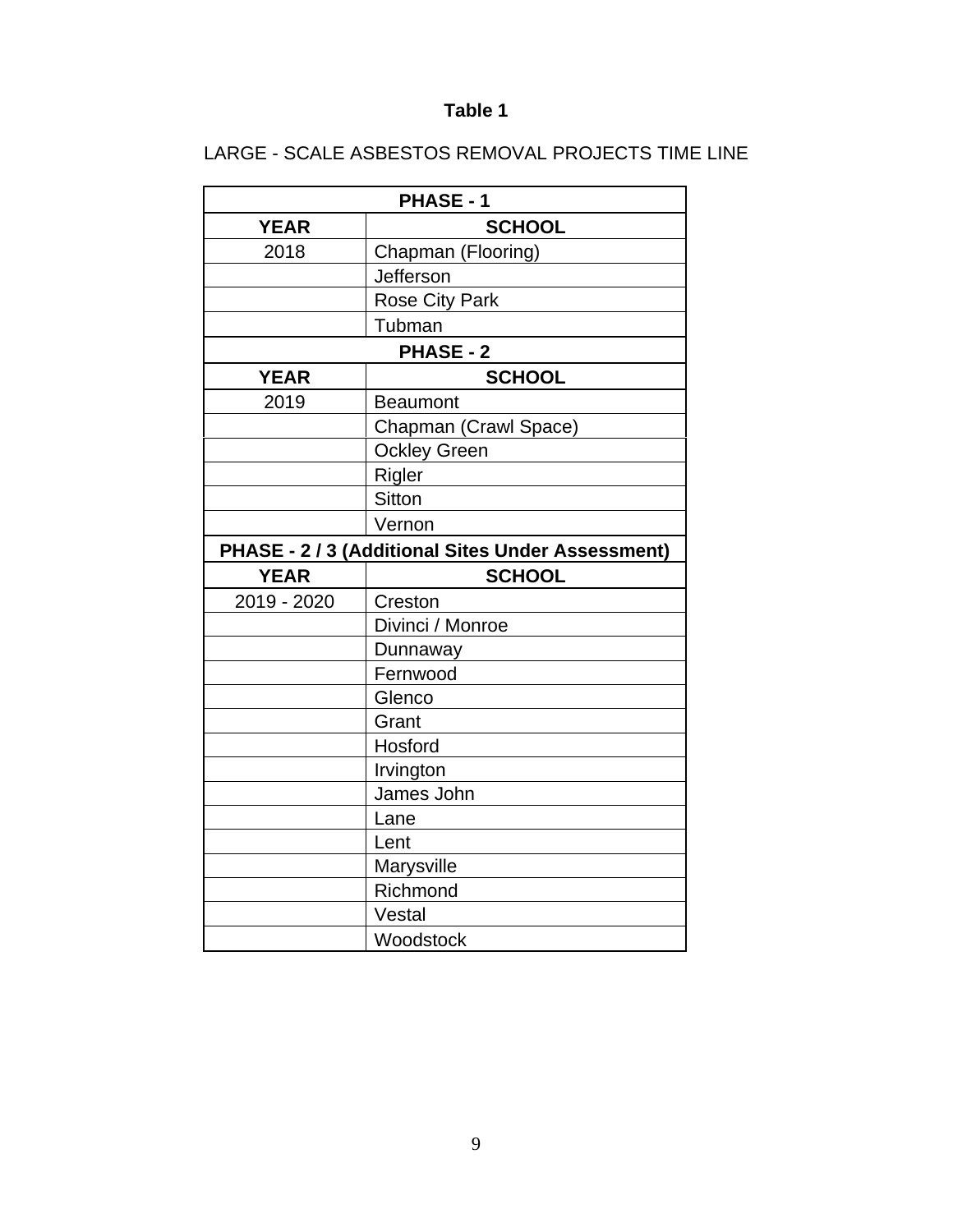# **Fire Alarms and Sprinklers Short-Term Plan**

#### • **Original Bond Proposal**

o The 2017 Health and Safety Bond set aside \$25,849,990 for fire alarm and suppression upgrades for up to 16 schools. However, after the bond passed this was increased to 30 schools (Table 1) to assist with compliance with an intergovernmental agreement (IGA) with the City of Portland. Because of the increase in the number of schools, priority will be placed on upgrading fire alarms versus sprinkler systems (see Prioritization Criteria and Process section).

#### • **Assessment Process Description**

o PPS Facilities and Asset Management (FAM) completed an assessment of all district fire alarms in response to an intergovernmental agreement (IGA) with the City of Portland. The IGA focuses exclusively on fire alarm upgrades for 76 schools with a deadline of 2020.

#### • **Early Projects — Readily Available Projects**

- o Prior to the 2017 bond, fire alarm upgrades were accomplished for Roseway Heights, Boise Eliot, Hosford, James John, Ainsworth, Faubion, Franklin and Roosevelt. Design is completed for Rigler and bid date is scheduled for January 2019.
- o Beverly Clearly –Fernwood, Lewis and King (Table 1) were the first three schools upgraded by OSM under the 2017 bond.

#### • **Prioritization Criteria and Process**

- o The City of Portland IGA prioritized schools based on the condition of the schools fire alarm notification system. This prioritized each school on the basis of risk to students and staff. The IGA does not address fire suppression which focuses on protection of property.
- o OSM Bond Team will re-evaluate and update recommended priorities and will work closely with FAM as progress is made at upgrading the remaining 27 sites (Table 1).
- *Scope*
	- o Table 1 presents the schedule for all 30 schools fire alarm systems to be upgraded under the 2017 Bond.
- Health and Safety Program Bundling
	- o Bundling additional health and safety (asbestos, accessibility, etc.) work with fire alarm and sprinkler installs will take place over 2019 summer construction season at Rigler, DaVinci, Lee, Jefferson & Maplewood.
- *Action Plan*
	- o Two-year plan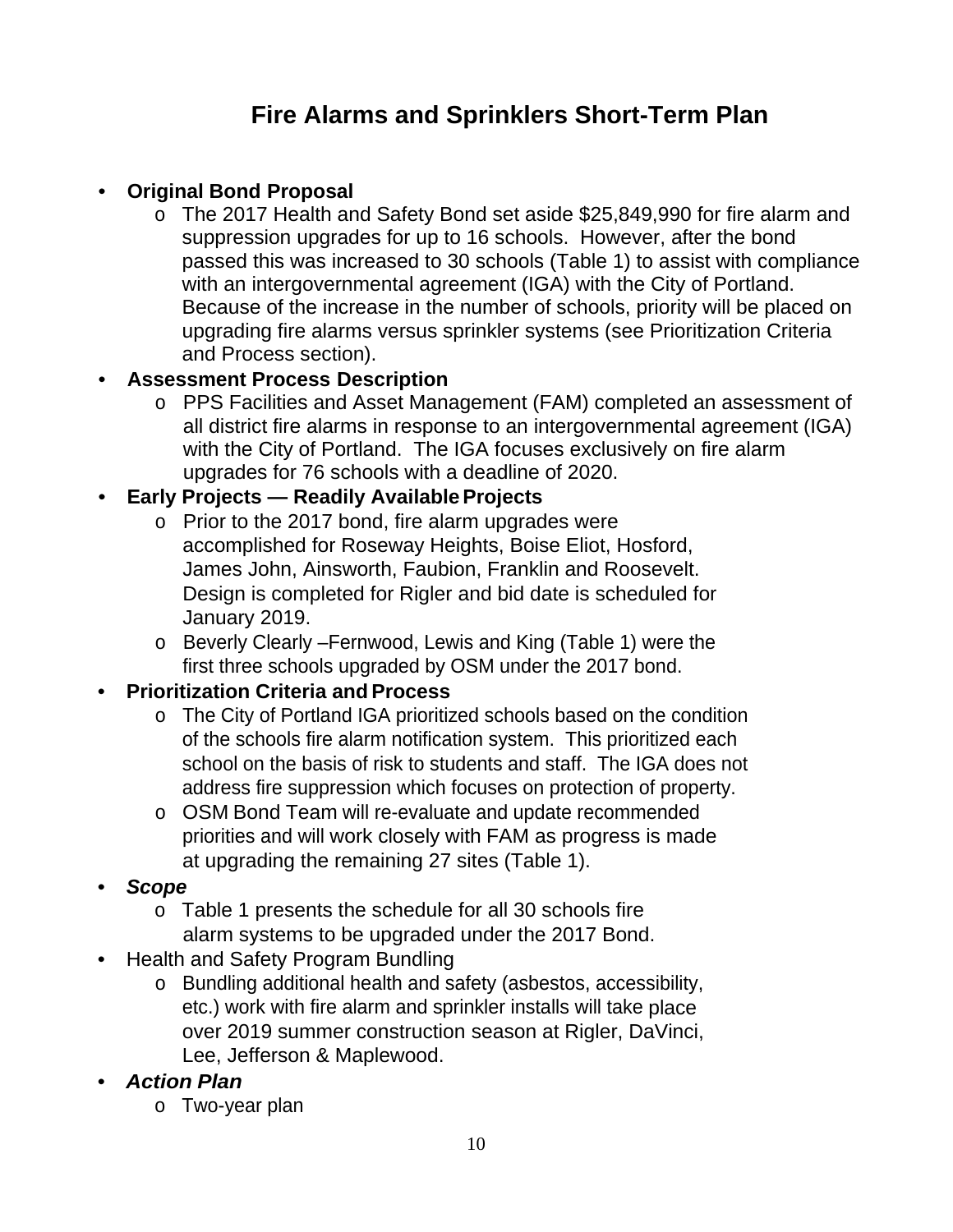- OSM completion of the remaining 27 fire alarm upgrades by December 31, 2020 to comply with the City of Portland IGA.
- Communications Plan:
	- o Extensive upfront communication with school leadership and staff concerning the scope of each project. Additional communication on the status of each project prior to start of school year.
	- o Table 1 will be posted on our website with info about reassessing every 6 months. This list is subject to changing conditions and priorities.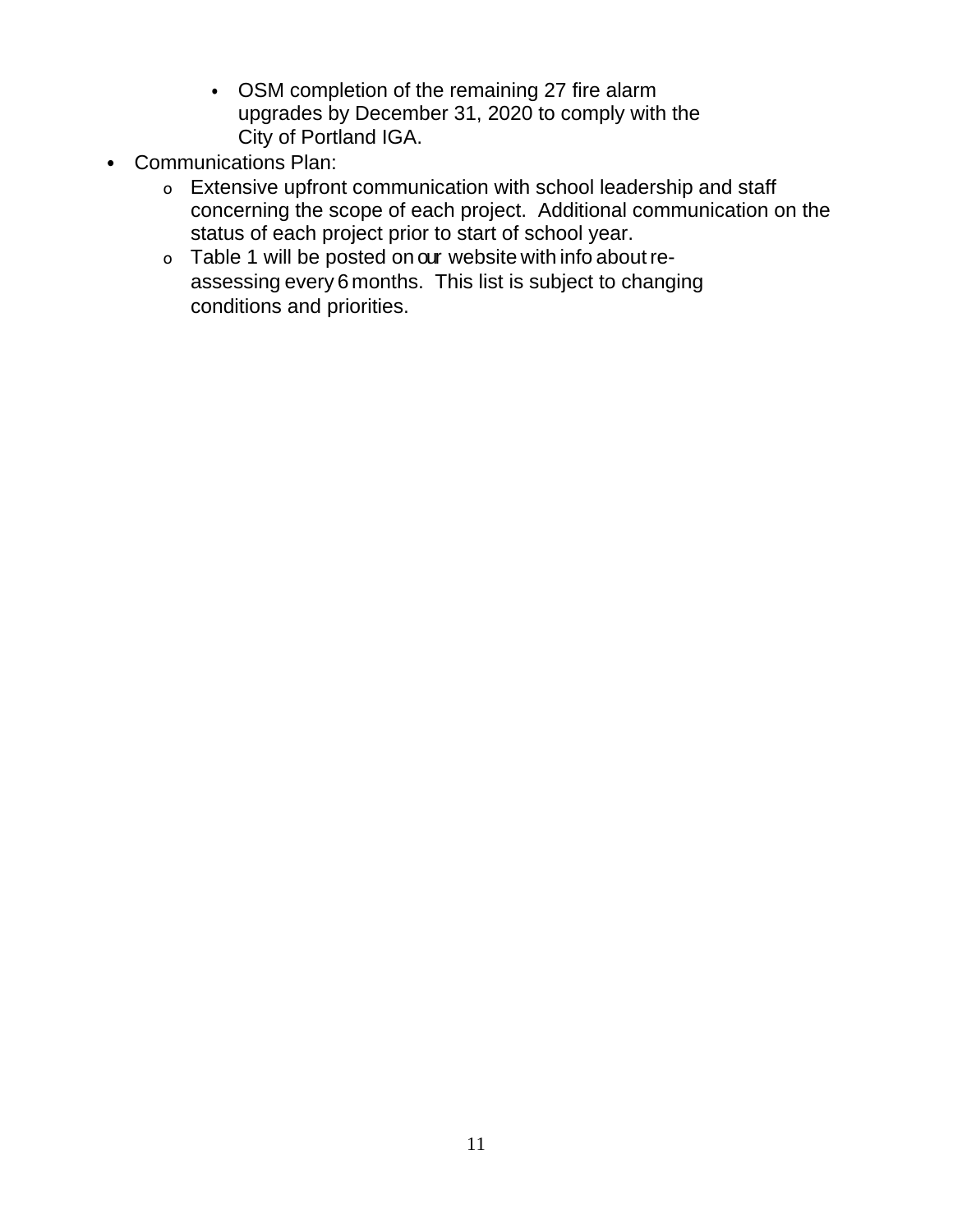#### **Proposed Sequence and Schedule for Fire Alarm/Sprinkler System Upgrades**

|                                               |                | Year                | School                   | Complete |
|-----------------------------------------------|----------------|---------------------|--------------------------|----------|
| 2018-19 Bond Improvement Projects             |                |                     |                          |          |
|                                               | 1              | 2018                | Beverly Cleary -Fernwood | X        |
|                                               | $\overline{2}$ | 2018                | Lewis <sup>®</sup>       | X        |
|                                               | 3              | 2018                | King                     | x        |
|                                               | 4              | 2019                | Rigler                   |          |
| 2019 Bond Improvement Projects                |                |                     |                          |          |
|                                               | 5              | 2019                | Anisworth Annex          |          |
|                                               | 6              | 2019                | De Vinci                 |          |
|                                               | 7              | 2019                | <b>Green Thumb</b>       |          |
|                                               | 8              | 2019                | Jefferson                |          |
|                                               | 9              | 2019                | Lee                      |          |
|                                               | 10             | 2019                | Maplewood                |          |
|                                               | 11             | 2019                | West Sylvan              |          |
| PPS Fire Alarm upgrades -                     |                | 9 Schools Package A |                          |          |
|                                               | 12             | 2019/2020           | Astor                    |          |
|                                               | 13             | 2019/2020           | Kenton                   |          |
|                                               | 14             | 2019/2020           | Vernon                   |          |
|                                               | 15             | 2019/2020           | Laurelhurst              |          |
|                                               | 16             | 2019/2020           | <b>MLC</b>               |          |
|                                               | 17             | 2019/2020           | Meek                     |          |
|                                               | 18             | 2019/2020           | Beaumont                 |          |
|                                               | 19             | 2019/2020           | Fernwood                 |          |
|                                               | 20             | 2019/2020           | Sabin                    |          |
| PPS Fire Alarm upgrades -10 Schools Package B |                |                     |                          |          |
|                                               | 21             | 2019/2020           | Atkinson                 |          |
|                                               | 22             | 2019/2020           | <b>Forest Park</b>       |          |
|                                               | 23             | 2019/2020           | Gray                     |          |
|                                               | 24             | 2019/2020           | Lent                     |          |
|                                               | 25             | 2019/2020           | Markham                  |          |
|                                               | 26             | 2019/2020           | Richmond                 |          |
|                                               | 27             | 2019/2020           | Stephenson               |          |
|                                               | 28             | 2019/2020           | Abernethy                |          |
|                                               | 29             | 2019/2020           | Grout                    |          |
|                                               | 30             | 2019/2020           | <b>Harrison Park</b>     |          |
| Sprinkler system upgrade only.                |                |                     |                          |          |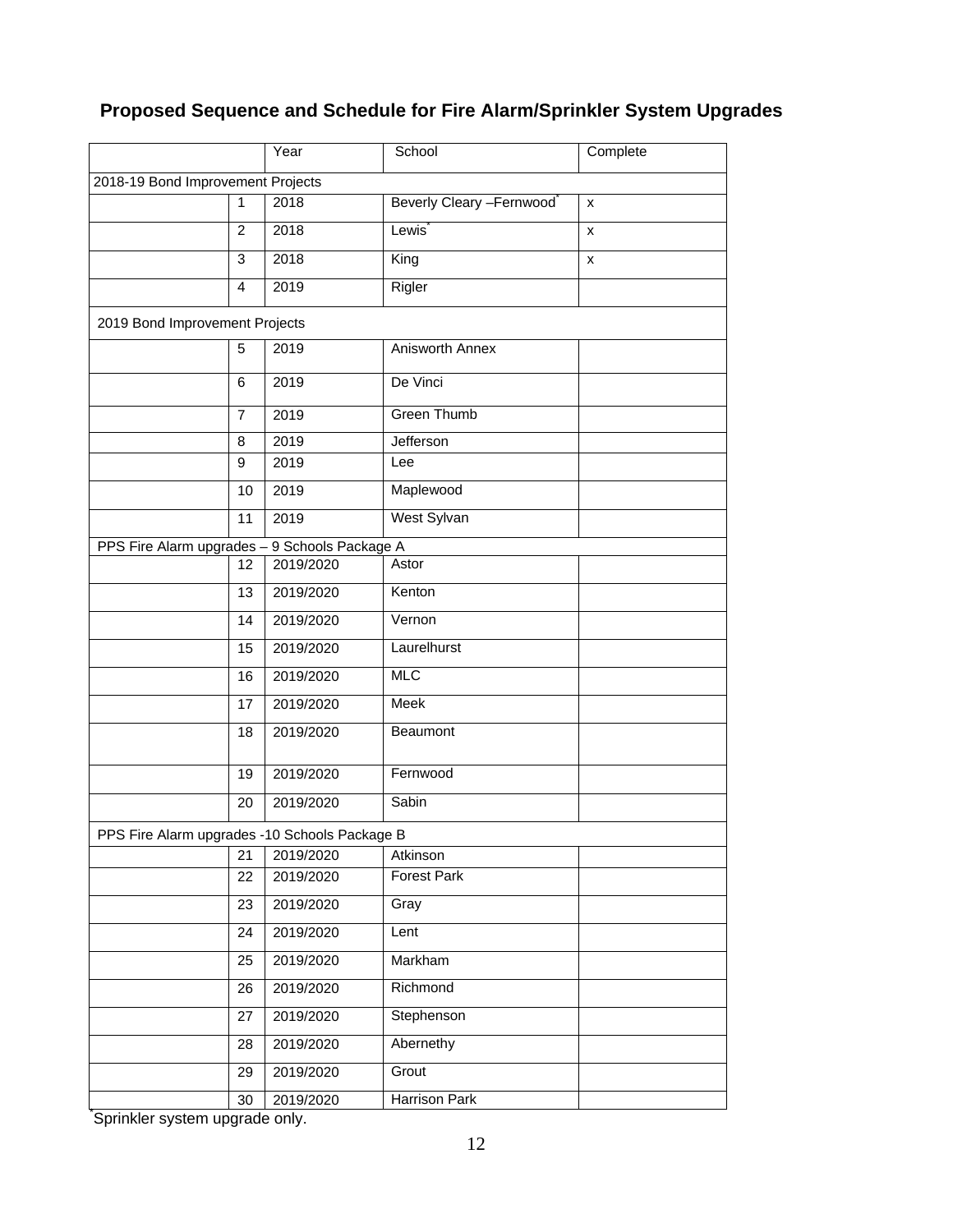## **Lead Paint Stabilization Short-Term Plan**

## **Original Bond Proposal**

o The 2017 Health and Safety Bond set aside \$16.6 million for lead paint stabilization at 88 facilities based on expected costs which includes the paint stabilization, project oversight, testing, and materials.

#### **Assessment Process Description**

o The assessment used for defining and prioritizing the lead paint stabilization work for the 2017 bond projects is based on Housing and Urban Development (HUD) level site assessments by PBS certified Lead Paint Assessors completed for PPS sites between November 2016 and May 2017. These assessments identified approximately 10,000 areas of visually deteriorated paint and varnish on interior and exterior surfaces of buildings and adjacent soil throughout the district.

#### **Early Projects- Readily Available Projects**

- o Prior to the implementation of the current lead paint stabilization strategy, several painting projects were completed in the district. These included:
	- November 2016 May 2017: During the course of the assessment, emergency stabilization/clean-up projects were completed at 17 sites that were considered very-high risk.
	- Summer of 2017: Exterior painting projects were completed at four sites using contract painting firms. These sites were chosen based on the assessment reports and type of exterior cladding.
	- Summer 2017 Spring 2018: Completed interior painting in all occupied areas at three sites (James John, Sabin, Skyline)

#### **Prioritization Criteria and Process**

o A priority ranking spreadsheet was developed using the data included in the assessment reports. Sites were ranked based on the HUD assessment guidelines that consider age of occupants (age six and younger are higher risk) in classrooms and common areas and location of paint deterioration (accessibility to children, above or below 5 feet). Additional considerations employed for ranking include amount of damage as a ratio of deterioration to total square footage of the building and whether paint chips were present in soil.

Due to the scale of the project the scope of work has been broken into four phases (Phase I-IV). These four phases are based on the risk to students where Phase I is the highest risk. Schools within each phase have been prioritized based on the priority ranking system discussed above. Paint stabilization projects will be carried out beginning with Phase I as outlined below: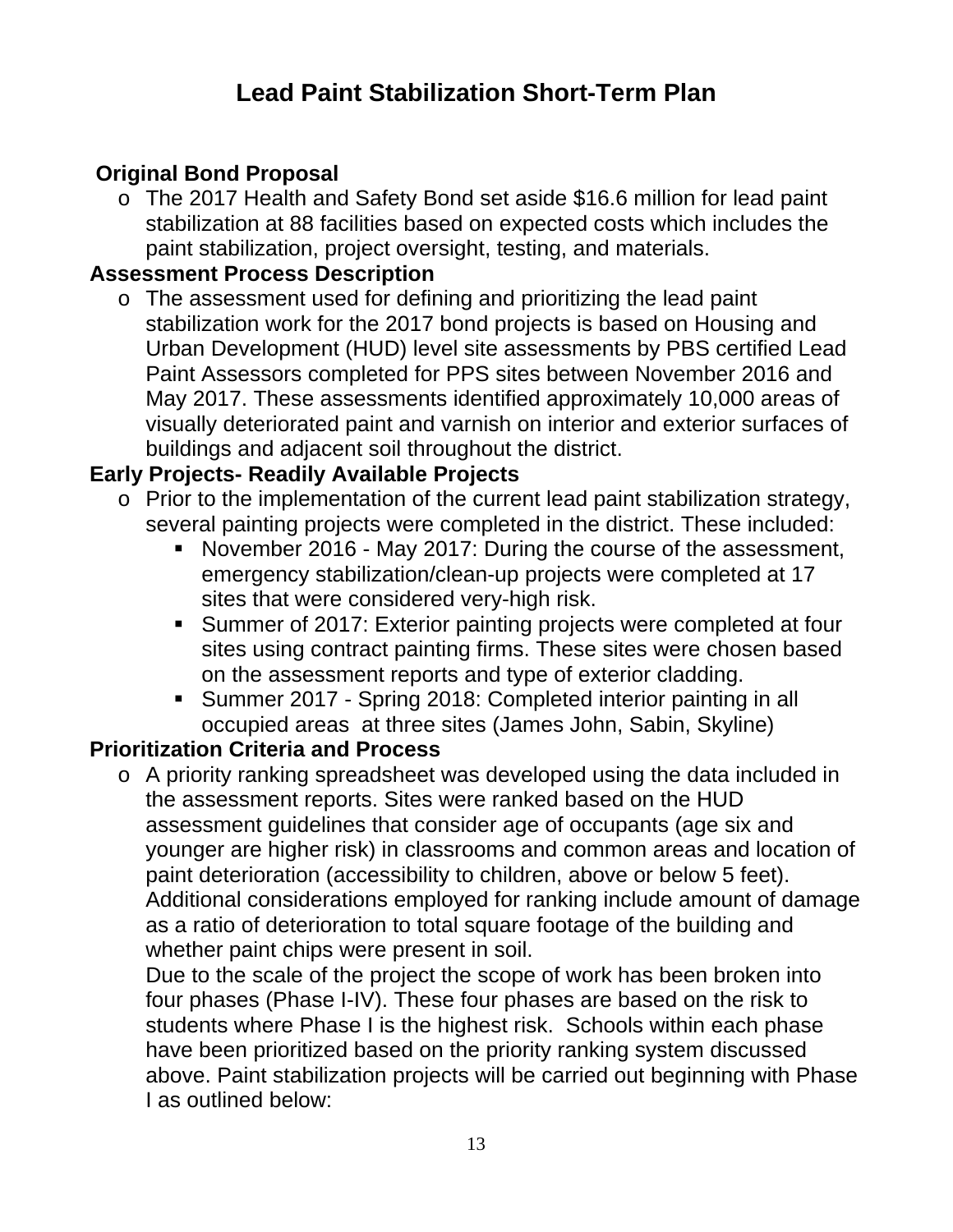- PHASE I Pre-Kindergarten through second grade (PreK-2) classrooms and common areas on building interiors with deteriorated paint surfaces below 5-feet.
- PHASE II Exterior accessible areas with deteriorated paint or paint chips in soil frequented by PreK-2 students.
- PHASE III 3rd-12th grade classrooms and common areas on building interiors with deteriorated paint surfaces.
- PHASE IV Exterior accessible areas with deteriorated paint or paint chips in soil not frequented by children age 6 and under.

See attached table "Deteriorated Paint Stabilization – Task Phasing" for the order that locations will be addressed. More detail regarding the paint program including phasing and prioritization are included in the Lead Paint Stabilization Strategy dated May 23, 2018 available in the Office of School Modernization.

#### **Scope:**

- o In the fall of 2017 PPS hired 5 internal paint staff to begin work on lead paint stabilization. In addition to the 3 interior painting projects noted in the section Early Projects – Readily Available Projects the paint crew is working on the following projects:
	- Currently the Priority 1 group within Phase I (effective July 2018).
		- ▶ Beach, Odyssey (East Sylvan), Winterhaven, Applegate, Laurelhurst, Marysville, Woodlawn (scheduled for completion Oct. 15, 2018)
	- Additional Phase I work at 10 locations in Priority 2 group (Fall 2018)
- o All remaining locations identified as "deteriorated" in the PBS assessment reports will be addressed based on student risk (Phases I-IV and Priority 1-9).

## **Health and Safety Program Bundling:**

- o Bundling additional health and safety work with roof replacement/seismic, fire alarm/sprinkler or asbestos removal projects, as feasible, will take place over the summer construction seasons to limit building closures and impact.
	- Example is doing large scale paint stabilization projects during a seismic or fire sprinkler project.
	- This type of project bundling will lesson impact to site and facilities and building closures over multiple summers.

## **Action Plan:**

o The goal is to complete all Phase I locations during the 2018-2019 school year. In addition to the PPS bond paint crew completing paint stabilization projects, EPA certified RRP painting contractors will be utilized to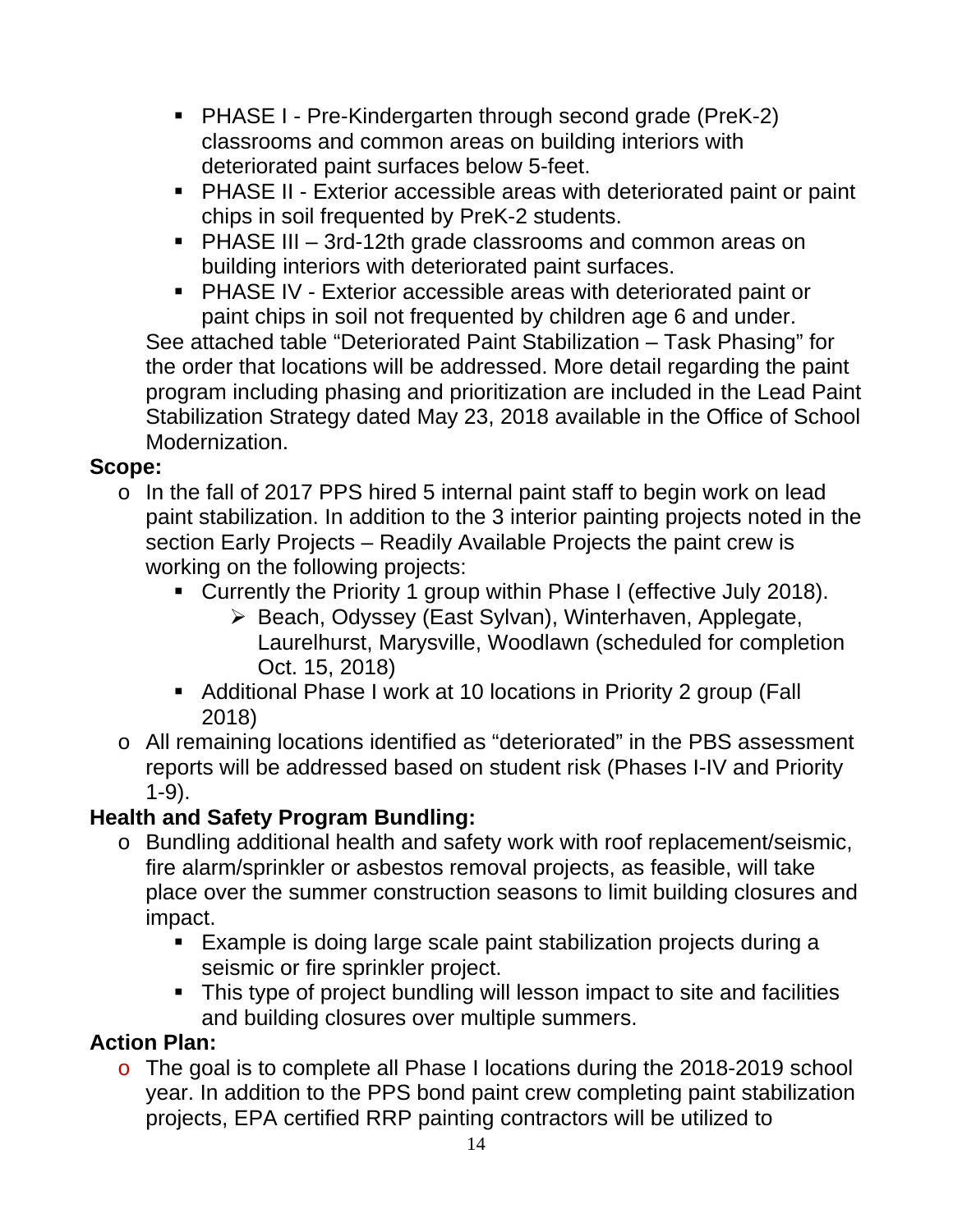accelerate and complete all paint stabilization projects. Following the completion of Phase I project locations Phase II – IV projects locations will continue over the next several years. In addition, paint stabilization work will be performed over the course of the bond in other bond funded construction projects that impact lead containing painted surfaces during construction or remodel.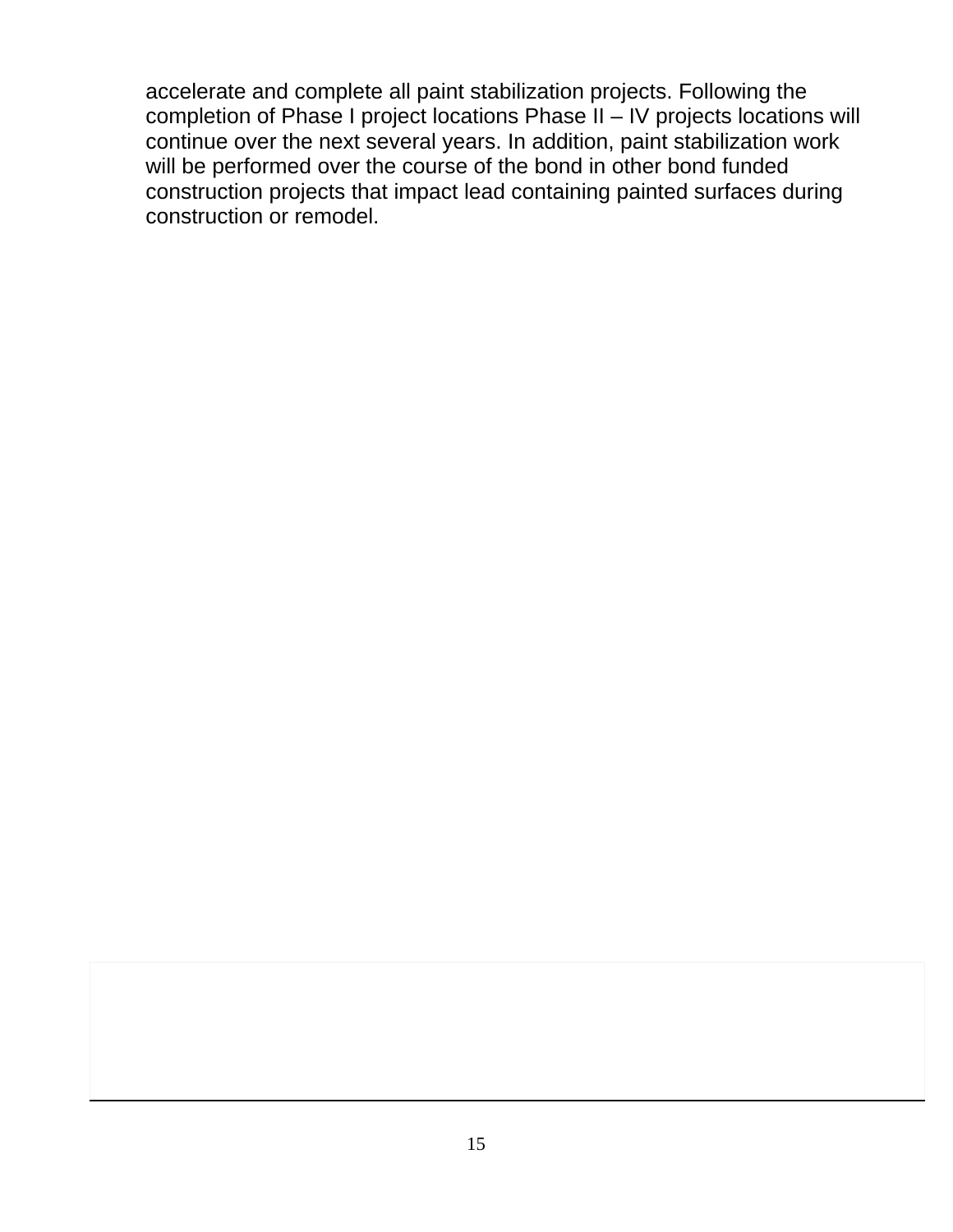|              |                                                           | <b>Deteriorated Paint Stabilization - Task Phasing</b>                                                                 |                |                                                                                   |
|--------------|-----------------------------------------------------------|------------------------------------------------------------------------------------------------------------------------|----------------|-----------------------------------------------------------------------------------|
|              |                                                           |                                                                                                                        |                |                                                                                   |
| <b>Phase</b> | <b>Priority</b>                                           | <b>School/Site</b>                                                                                                     |                |                                                                                   |
|              | Locations (Interior)<br><b>PK-2nd Grade</b><br>Priority 1 | Odyssey / E.<br><b>Syvan Site</b><br><b>Beach</b><br>Winterhaven<br>Applegate<br>Laurelhurst<br>Marysville<br>Woodlawn |                |                                                                                   |
|              |                                                           | Grout <sup>3</sup>                                                                                                     |                |                                                                                   |
|              |                                                           | Sacajawea <sup>2</sup><br>King <sup>3</sup><br>Whitman <sup>3</sup>                                                    | $\mathbf{1}$   | - Main Building at these sites completed as<br>part of Group 4                    |
|              | PK - 2nd Grade Locations<br>Priority 2<br>(Interior)      | Kelly (Center) <sup>1,3</sup><br>Sitton <sup>3</sup><br>Marshall <sup>2</sup>                                          | $\overline{2}$ | - Only PK program locations. Other<br>locations in building addressed in Phase II |
|              |                                                           | Creston (Annex) <sup>1</sup><br>Jackson <sup>2</sup><br>Lane <sup>2</sup>                                              | 3              | - PK - 2nd locations. Other locations in<br>building addressed in Phase II        |
| Phase I      |                                                           | Madison <sup>2</sup><br>Sunnyside                                                                                      |                |                                                                                   |
|              |                                                           | <b>Edwards</b><br>Duniway                                                                                              |                |                                                                                   |
|              |                                                           | Ainsworth                                                                                                              |                |                                                                                   |
|              |                                                           | <b>Buckman</b>                                                                                                         |                |                                                                                   |
|              | $\overline{10}$                                           | Irvington                                                                                                              |                |                                                                                   |
|              | PK-2nd Grade Locations (Inter                             | Metropolitan<br><b>Learning Center</b>                                                                                 |                |                                                                                   |
|              |                                                           | Terwilliger                                                                                                            |                |                                                                                   |
|              | Priority 3                                                | Maplewood                                                                                                              |                |                                                                                   |
|              |                                                           | Lewis<br>Markham                                                                                                       |                |                                                                                   |
|              |                                                           | <b>Harrison Park</b>                                                                                                   |                |                                                                                   |
|              |                                                           | Arleta                                                                                                                 |                |                                                                                   |
|              |                                                           | <b>Bridlemile</b>                                                                                                      |                |                                                                                   |
|              |                                                           | Alameda                                                                                                                |                |                                                                                   |
|              |                                                           | <b>Rose City Park</b>                                                                                                  |                |                                                                                   |
|              |                                                           | Lee                                                                                                                    |                |                                                                                   |
|              |                                                           | <b>Beverly</b><br>Cleary_Fernwood                                                                                      |                |                                                                                   |
|              |                                                           | <b>Rigler</b>                                                                                                          |                |                                                                                   |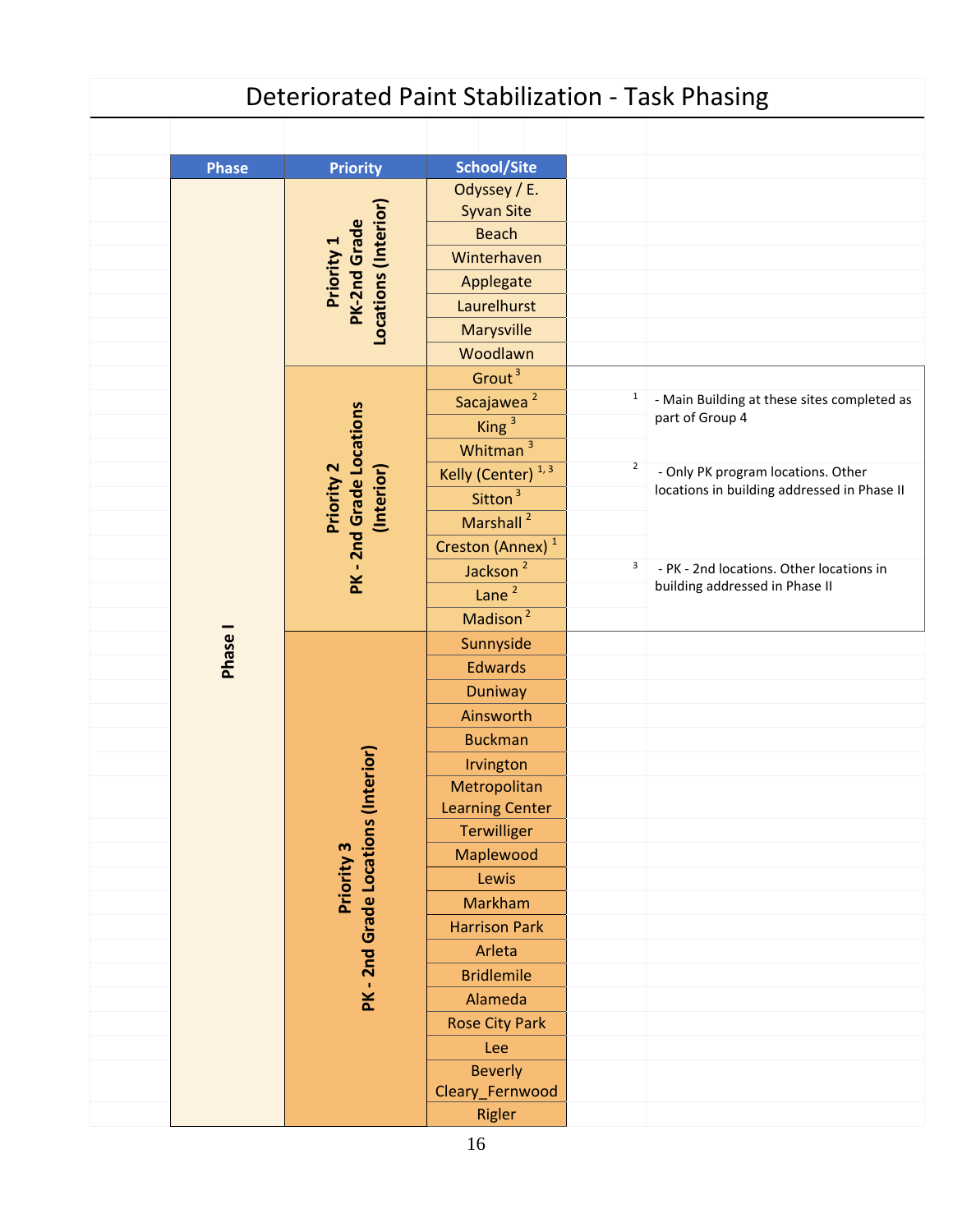|          |                                                   | Richmond                |  |
|----------|---------------------------------------------------|-------------------------|--|
|          |                                                   | Chapman                 |  |
|          |                                                   | <b>Scott</b>            |  |
|          |                                                   | Faubion @               |  |
|          |                                                   | <b>Tubman Site</b>      |  |
|          |                                                   | Vernon                  |  |
|          |                                                   | Llewellyn               |  |
|          | Priority 3<br>(Interior)                          | <b>Roseway Heights</b>  |  |
|          |                                                   | <b>Cesar Chavez</b>     |  |
|          | PK-2nd Grade Locations                            | Abernathy               |  |
|          |                                                   | Peninsula               |  |
|          |                                                   | Woodstock               |  |
|          |                                                   | Atkinson                |  |
|          |                                                   | Kelly                   |  |
|          |                                                   | Stephenson              |  |
|          |                                                   | Hayhurst                |  |
|          |                                                   | Rieke                   |  |
|          |                                                   | Astor                   |  |
| Phase I  |                                                   | Glencoe                 |  |
|          | PK - 2nd Grade Locations (Interior)<br>Priority 4 | <b>Capitol Hill</b>     |  |
|          |                                                   | <b>Boise Eliot</b>      |  |
|          |                                                   | <b>Bridger</b>          |  |
|          |                                                   | Humboldt                |  |
|          |                                                   | Lent                    |  |
|          |                                                   | <b>Chief Joseph</b>     |  |
|          |                                                   | Hollyrood               |  |
|          |                                                   | Creston                 |  |
|          |                                                   | <b>Creative Science</b> |  |
|          |                                                   | (Clark)                 |  |
|          |                                                   | Vestal                  |  |
|          |                                                   | Woodmere                |  |
|          |                                                   | <b>Holladay Center</b>  |  |
|          |                                                   | Clarendon               |  |
|          |                                                   | Odyssey / E. Syvan      |  |
|          |                                                   | Site<br>Beach           |  |
|          |                                                   |                         |  |
|          |                                                   | Winterhaven             |  |
|          |                                                   | Applegate               |  |
| Phase II | (Exteriors)<br>Priority 5                         | Laurelhurst             |  |
|          |                                                   | Marysville              |  |
|          |                                                   | Woodlawn                |  |
|          | PK - 2nd Grade Accessible                         | Maplewood               |  |
|          |                                                   | Lewis                   |  |
|          |                                                   | Markham                 |  |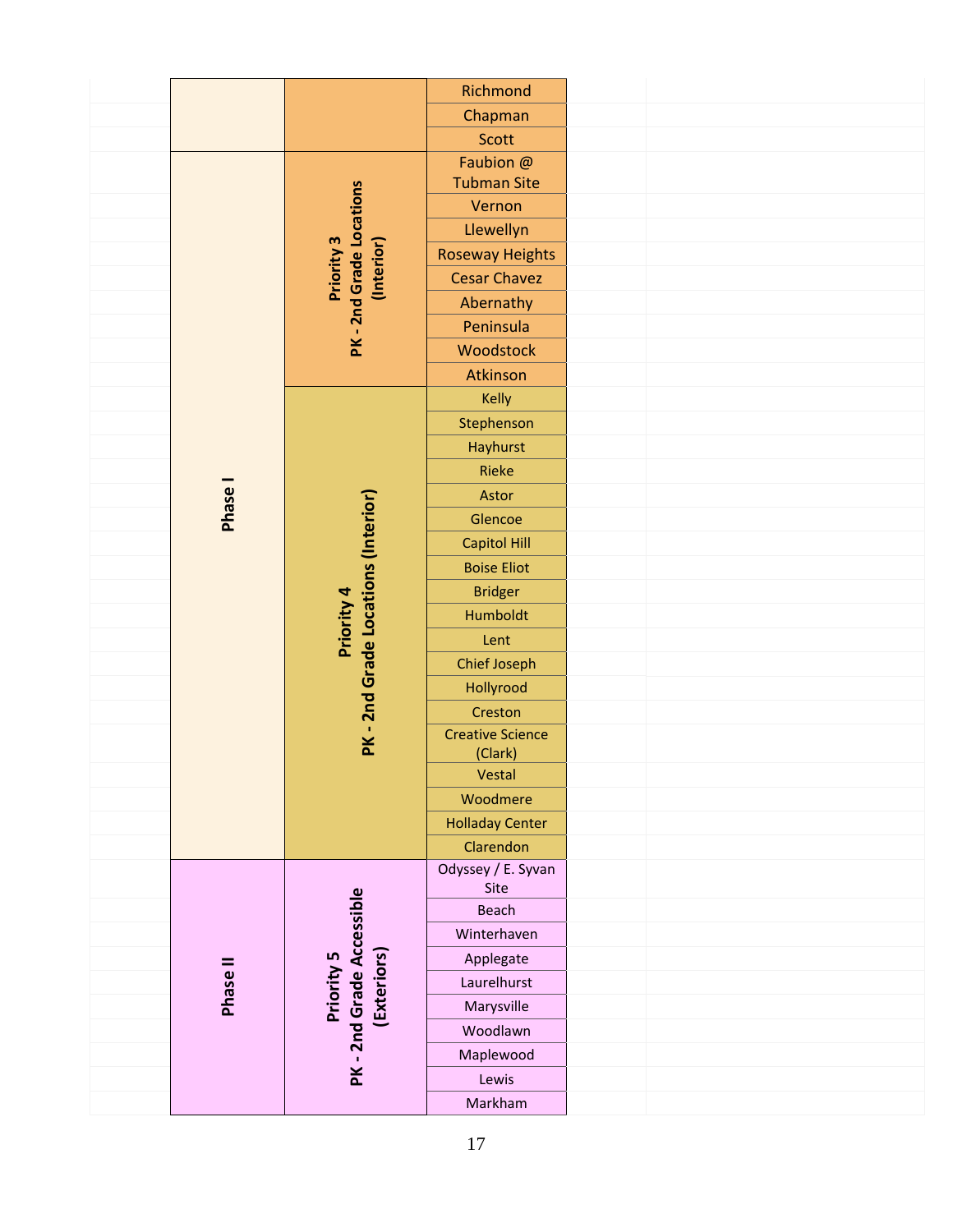|          |                           | Sacajawea                 |  |  |
|----------|---------------------------|---------------------------|--|--|
|          |                           | Kelly                     |  |  |
|          |                           | Stephenson                |  |  |
|          |                           | Rieke                     |  |  |
|          |                           | Glencoe                   |  |  |
|          |                           | Sitton                    |  |  |
|          |                           | Capitol Hill              |  |  |
|          |                           | <b>Boise Eliot</b>        |  |  |
|          |                           | James John                |  |  |
|          |                           | <b>Harrison Park</b>      |  |  |
|          |                           | Arleta                    |  |  |
|          |                           | Sunnyside                 |  |  |
|          |                           | Edwards                   |  |  |
|          |                           | Duniway                   |  |  |
|          |                           | Ainsworth                 |  |  |
|          |                           | <b>Buckman</b>            |  |  |
|          |                           | <b>Bridlemile</b>         |  |  |
|          |                           | Alameda                   |  |  |
|          |                           | <b>Bridger</b>            |  |  |
|          |                           | Humboldt                  |  |  |
|          |                           | Irvington                 |  |  |
|          |                           | Metropolitan              |  |  |
|          |                           | Learning Center           |  |  |
|          |                           | Grout                     |  |  |
|          |                           | Lee                       |  |  |
|          |                           | Beverly                   |  |  |
|          |                           | Cleary_Fernwood<br>Rigler |  |  |
|          |                           | Richmond                  |  |  |
|          |                           |                           |  |  |
|          |                           | Chapman                   |  |  |
|          |                           | Scott                     |  |  |
|          |                           | Vernon                    |  |  |
|          |                           | Llewellyn                 |  |  |
|          |                           | Lent                      |  |  |
|          |                           | Roseway Heights           |  |  |
|          |                           | Chief Joseph              |  |  |
|          | PK-2nd Grade Accessible   | Hollyrood                 |  |  |
|          |                           | Sabin                     |  |  |
| Phase II | (Exteriors)<br>Priority 5 | Skyline<br>Faubion @      |  |  |
|          |                           | <b>Tubman Site</b>        |  |  |
|          |                           | Rose City Park            |  |  |
|          |                           | Terwilliger               |  |  |
|          |                           | Cesar Chavez              |  |  |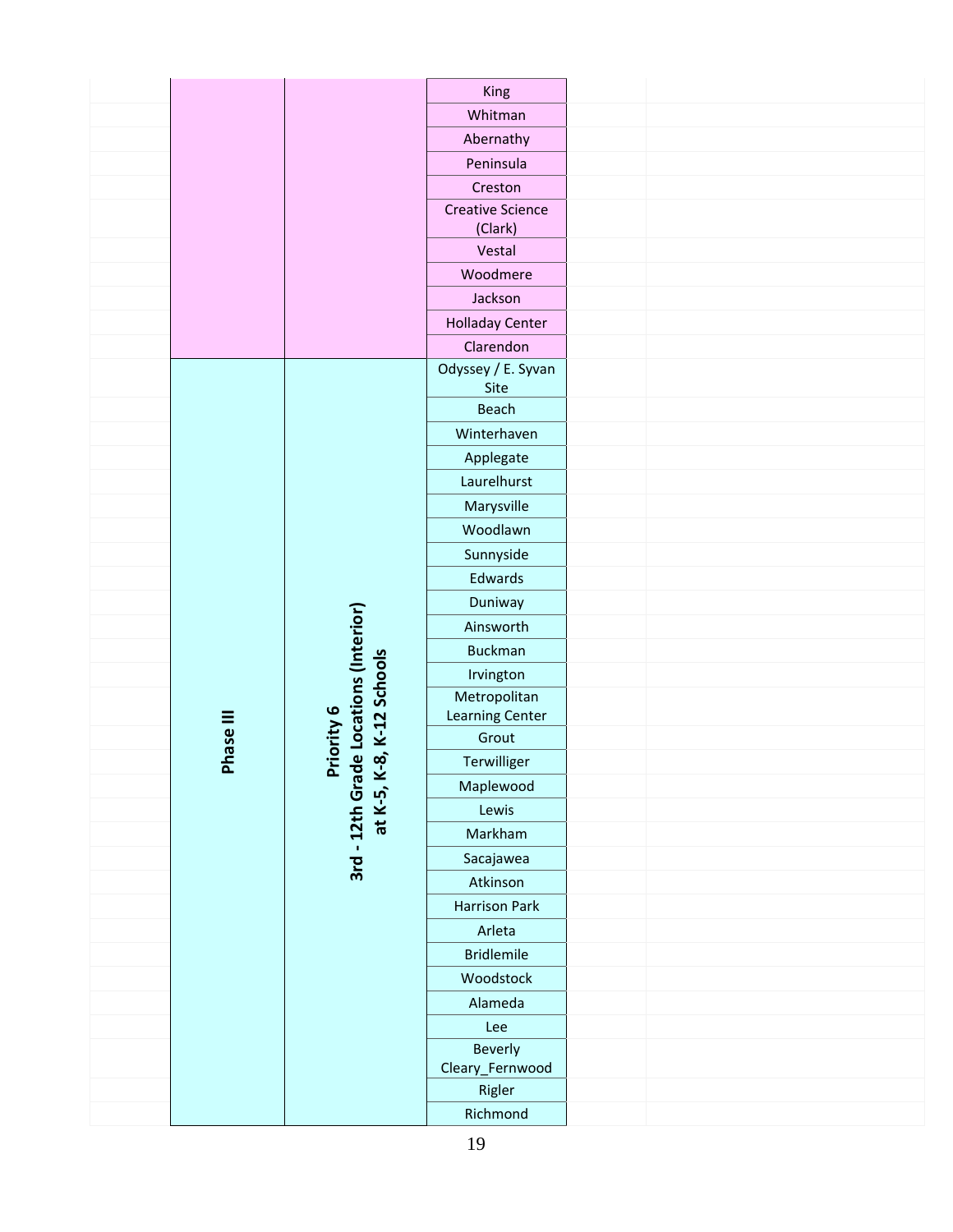|           |                                                                    | Chapman                            |  |  |
|-----------|--------------------------------------------------------------------|------------------------------------|--|--|
|           |                                                                    | Scott                              |  |  |
|           |                                                                    | Vernon                             |  |  |
|           |                                                                    | Llewellyn                          |  |  |
|           |                                                                    | Faubion @                          |  |  |
|           |                                                                    | <b>Tubman Site</b>                 |  |  |
|           |                                                                    | Rose City Park                     |  |  |
|           |                                                                    | Cesar Chavez                       |  |  |
|           |                                                                    | King                               |  |  |
|           |                                                                    | Whitman                            |  |  |
|           |                                                                    | Abernathy                          |  |  |
|           |                                                                    | Peninsula                          |  |  |
|           |                                                                    | Kelly                              |  |  |
|           |                                                                    | Stephenson                         |  |  |
|           |                                                                    | Hayhurst                           |  |  |
|           |                                                                    | Rieke                              |  |  |
|           |                                                                    | Astor                              |  |  |
|           |                                                                    | Glencoe                            |  |  |
|           |                                                                    | Sitton                             |  |  |
|           | 3rd - 12th Grade Locations (Interior)<br>at K-5, K-8, K-12 Schools | Capitol Hill                       |  |  |
|           |                                                                    | <b>Boise Eliot</b>                 |  |  |
|           |                                                                    | <b>Bridger</b>                     |  |  |
|           | Priority 6                                                         | Peninsula                          |  |  |
|           |                                                                    | Lent                               |  |  |
|           |                                                                    | Chief Joseph                       |  |  |
|           |                                                                    | <b>Creative Science</b><br>(Clark) |  |  |
|           |                                                                    | Vestal                             |  |  |
| Phase III |                                                                    | Woodmere                           |  |  |
|           |                                                                    | Creston                            |  |  |
|           |                                                                    | Jackson                            |  |  |
|           |                                                                    | Clarendon                          |  |  |
|           |                                                                    | Rice                               |  |  |
|           | 6th - 12th Grade Locations (Interior)                              | <b>Green Thumb</b>                 |  |  |
|           |                                                                    | Marshall                           |  |  |
|           |                                                                    | Kenton                             |  |  |
|           |                                                                    | Benson                             |  |  |
|           | at Middle and High Schools<br>Priority 7                           | Columbia                           |  |  |
|           |                                                                    | Da Vinci                           |  |  |
|           |                                                                    | Jefferson                          |  |  |
|           |                                                                    | Lane                               |  |  |
|           |                                                                    | Lincoln                            |  |  |
|           |                                                                    | Wilson                             |  |  |
|           |                                                                    | West Sylvan                        |  |  |
|           |                                                                    |                                    |  |  |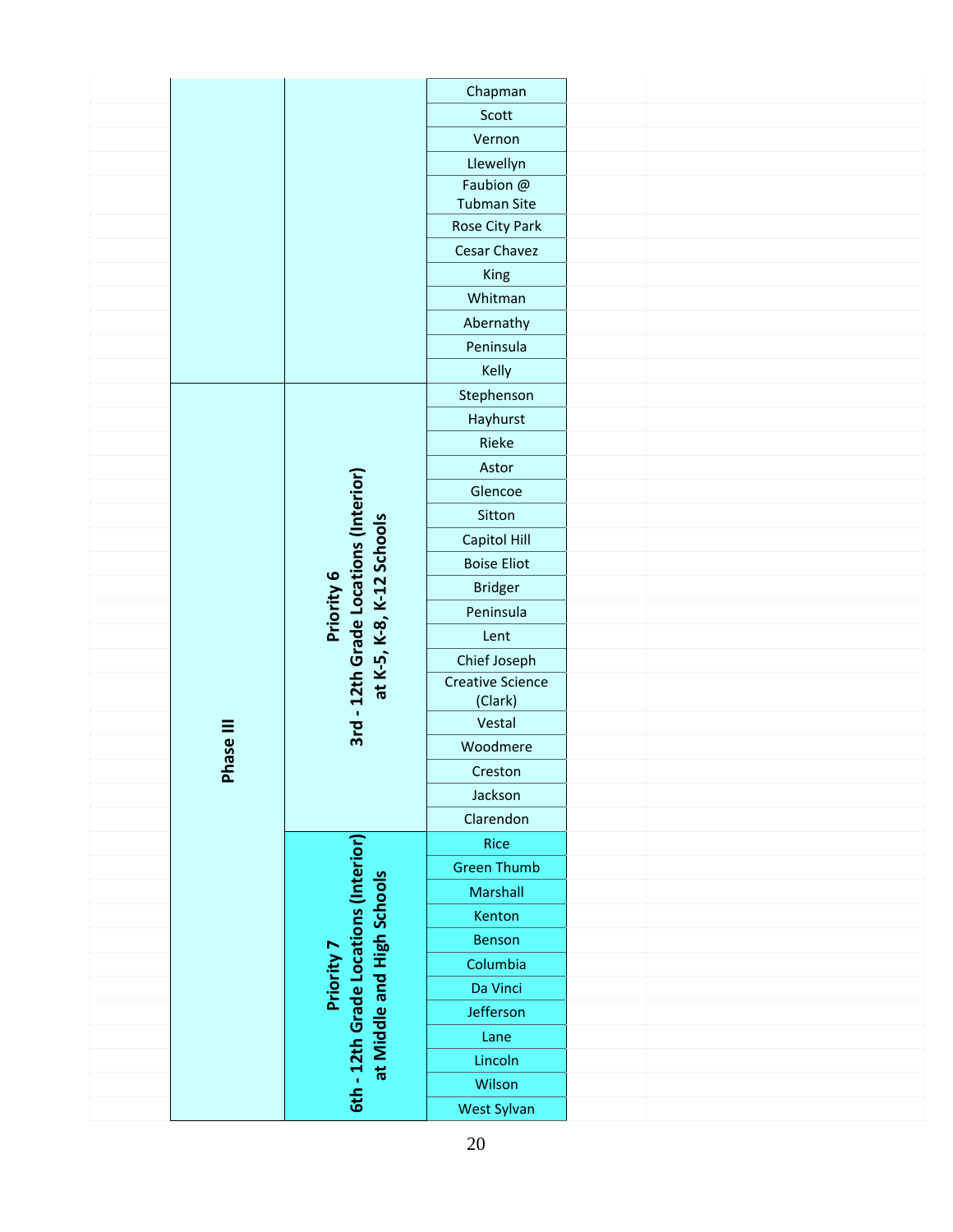|          |                                                                                  | Beaumount                  |  |  |
|----------|----------------------------------------------------------------------------------|----------------------------|--|--|
|          |                                                                                  | Sellwood                   |  |  |
|          |                                                                                  | Alliance (Meek)            |  |  |
|          |                                                                                  | Cleveland                  |  |  |
|          |                                                                                  | <b>Ockley Green</b>        |  |  |
|          |                                                                                  | Youngson                   |  |  |
|          |                                                                                  | George                     |  |  |
|          |                                                                                  | Madison                    |  |  |
|          |                                                                                  | Hosford                    |  |  |
|          |                                                                                  | <b>MtTabor</b>             |  |  |
|          |                                                                                  | Gray                       |  |  |
|          |                                                                                  | <b>Holladay Annex</b>      |  |  |
|          |                                                                                  | Wilcox                     |  |  |
|          |                                                                                  | Odyssey / E. Syvan         |  |  |
|          |                                                                                  | <b>Site</b>                |  |  |
|          |                                                                                  | <b>Beach</b>               |  |  |
|          |                                                                                  | Winterhaven                |  |  |
|          |                                                                                  | Applegate<br>Laurelhurst   |  |  |
|          |                                                                                  |                            |  |  |
|          |                                                                                  | Marysville<br>Woodlawn     |  |  |
|          |                                                                                  |                            |  |  |
|          |                                                                                  | Maplewood                  |  |  |
|          |                                                                                  | Lewis                      |  |  |
|          |                                                                                  | Markham                    |  |  |
|          |                                                                                  | Sacajawea                  |  |  |
|          |                                                                                  | Kelly<br>Atkinson          |  |  |
|          | Priority 8<br>3rd - 12th Grade Locations (Exterior)<br>at K-5, K-8, K-12 Schools |                            |  |  |
|          |                                                                                  | Stephenson<br><b>Rieke</b> |  |  |
| Phase IV |                                                                                  | Glencoe                    |  |  |
|          |                                                                                  | Sitton                     |  |  |
|          |                                                                                  | Capitol Hill               |  |  |
|          |                                                                                  | <b>Boise Eliot</b>         |  |  |
|          |                                                                                  | James John                 |  |  |
|          |                                                                                  | <b>Harrison Park</b>       |  |  |
|          |                                                                                  | Arleta                     |  |  |
|          |                                                                                  | Sunnyside                  |  |  |
|          |                                                                                  | <b>Edwards</b>             |  |  |
|          |                                                                                  | Duniway                    |  |  |
|          |                                                                                  | Ainsworth                  |  |  |
|          |                                                                                  | <b>Buckman</b>             |  |  |
|          |                                                                                  | <b>Bridlemile</b>          |  |  |
|          |                                                                                  | Woodstock                  |  |  |
|          |                                                                                  | Alameda                    |  |  |
|          |                                                                                  |                            |  |  |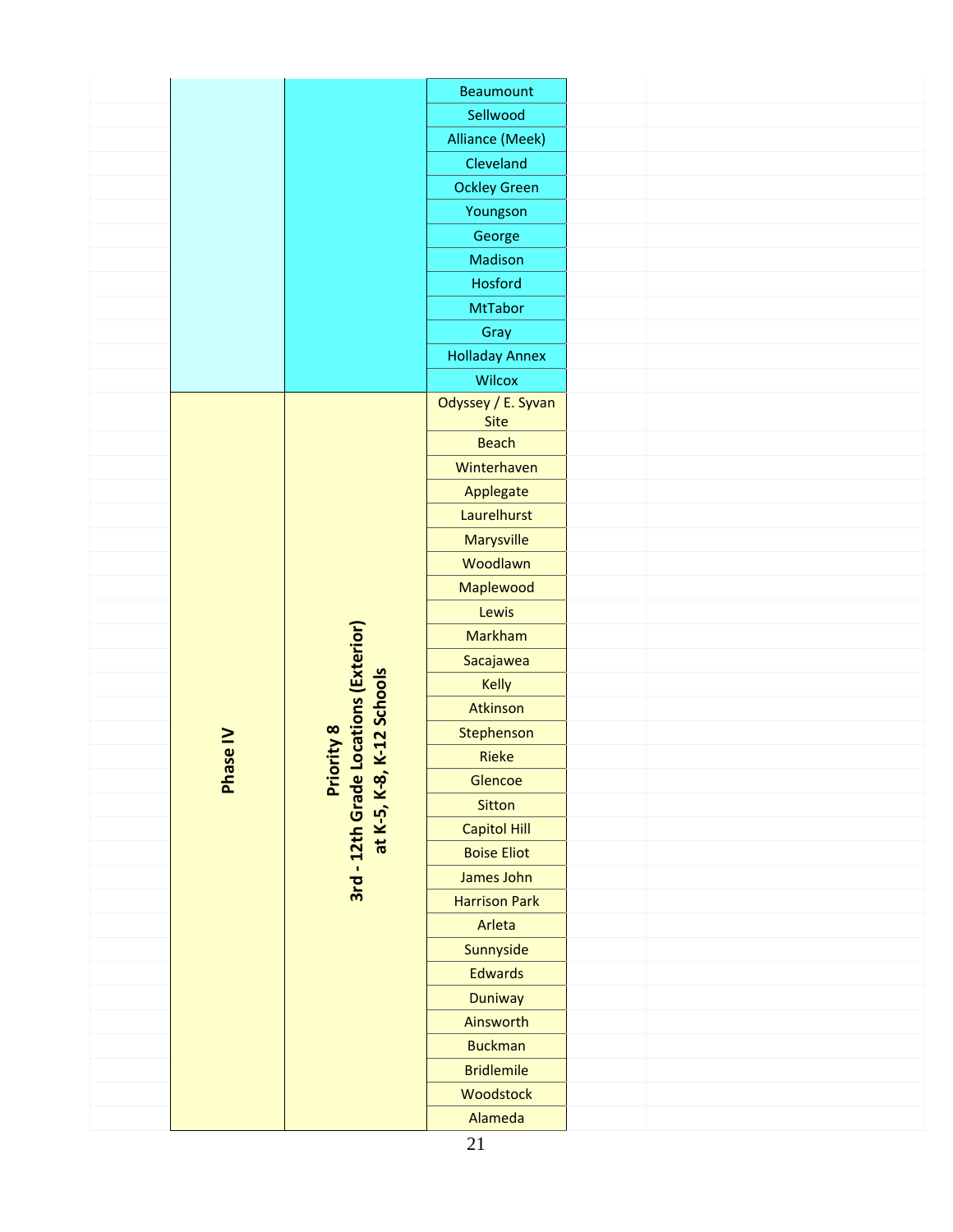|  |               |                                                                                      | <b>Bridger</b>          |  |
|--|---------------|--------------------------------------------------------------------------------------|-------------------------|--|
|  |               |                                                                                      | Peninsula               |  |
|  |               |                                                                                      | Irvington               |  |
|  |               |                                                                                      | Metropolitan            |  |
|  |               |                                                                                      | <b>Learning Center</b>  |  |
|  |               |                                                                                      | Grout                   |  |
|  |               |                                                                                      | <b>Skyline</b>          |  |
|  |               |                                                                                      | Sabin                   |  |
|  |               |                                                                                      | Lee                     |  |
|  |               |                                                                                      | <b>Beverly</b>          |  |
|  |               |                                                                                      | Cleary_Fernwood         |  |
|  |               |                                                                                      | Rigler                  |  |
|  |               |                                                                                      | Richmond                |  |
|  |               |                                                                                      | Chapman                 |  |
|  |               |                                                                                      | Scott                   |  |
|  |               |                                                                                      | Vernon                  |  |
|  |               |                                                                                      | Llewellyn               |  |
|  |               |                                                                                      | Lent                    |  |
|  |               |                                                                                      | <b>Chief Joseph</b>     |  |
|  |               |                                                                                      | Faubion @               |  |
|  |               |                                                                                      | <b>Tubman Site</b>      |  |
|  |               |                                                                                      | <b>Rose City Park</b>   |  |
|  |               |                                                                                      | <b>Terwilliger</b>      |  |
|  |               |                                                                                      | <b>Cesar Chavez</b>     |  |
|  |               |                                                                                      | <b>King</b>             |  |
|  |               | Priority 8                                                                           | Whitman                 |  |
|  |               |                                                                                      | Abernathy               |  |
|  |               | 12th Grade Locations (Exterior)<br>at K-5, K-8, K-12 Schools                         | Peninsula               |  |
|  |               |                                                                                      | <b>Creative Science</b> |  |
|  | $\frac{1}{e}$ | $\mathbf{I}$                                                                         | (Clark)                 |  |
|  | <b>Phas</b>   | 3rd                                                                                  | Vestal                  |  |
|  |               |                                                                                      | Woodmere                |  |
|  |               |                                                                                      | Clarendon               |  |
|  |               | at Middle and High Schools<br>6th - 12th Grade Locations<br>Priority 9<br>(Exterior) | Creston                 |  |
|  |               |                                                                                      | Jackson                 |  |
|  |               |                                                                                      | <b>Rice</b>             |  |
|  |               |                                                                                      | <b>Green Thumb</b>      |  |
|  |               |                                                                                      | <b>Marshall</b>         |  |
|  |               |                                                                                      | Kenton                  |  |
|  |               |                                                                                      | <b>Benson</b>           |  |
|  |               |                                                                                      | Columbia                |  |
|  |               |                                                                                      | Da Vinci                |  |
|  |               |                                                                                      | Jefferson               |  |
|  |               |                                                                                      |                         |  |
|  |               |                                                                                      | Lane                    |  |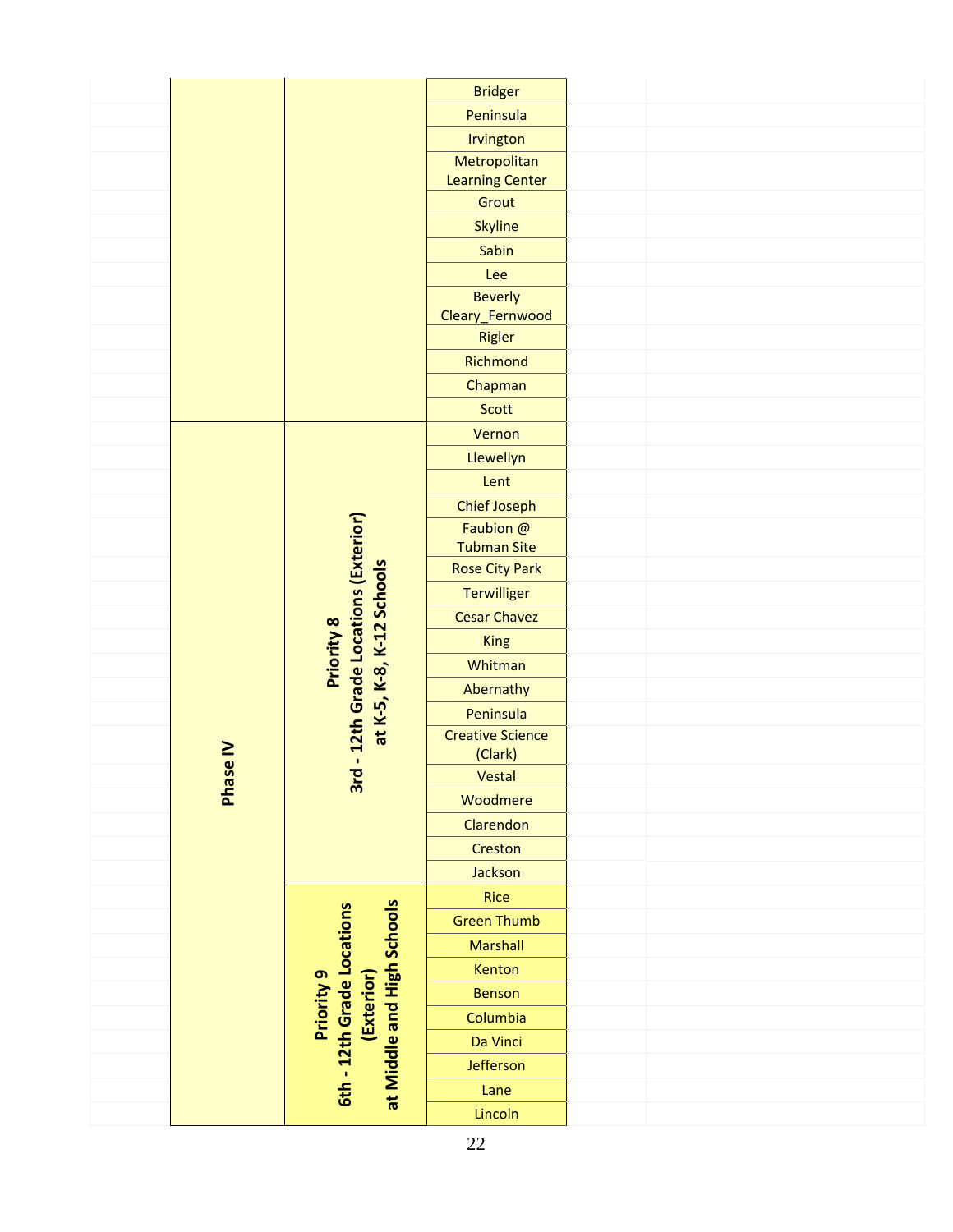|  | Wilson                 |
|--|------------------------|
|  | <b>West Sylvan</b>     |
|  | Beaumount              |
|  | Sellwood               |
|  | <b>Alliance (Meek)</b> |
|  | Cleveland              |
|  | <b>Ockley Green</b>    |
|  | Youngson               |
|  | George                 |
|  | <b>Madison</b>         |
|  | Hosford                |
|  | <b>MtTabor</b>         |
|  | Gray                   |
|  | <b>Holladay Annex</b>  |
|  | <b>Wilcox</b>          |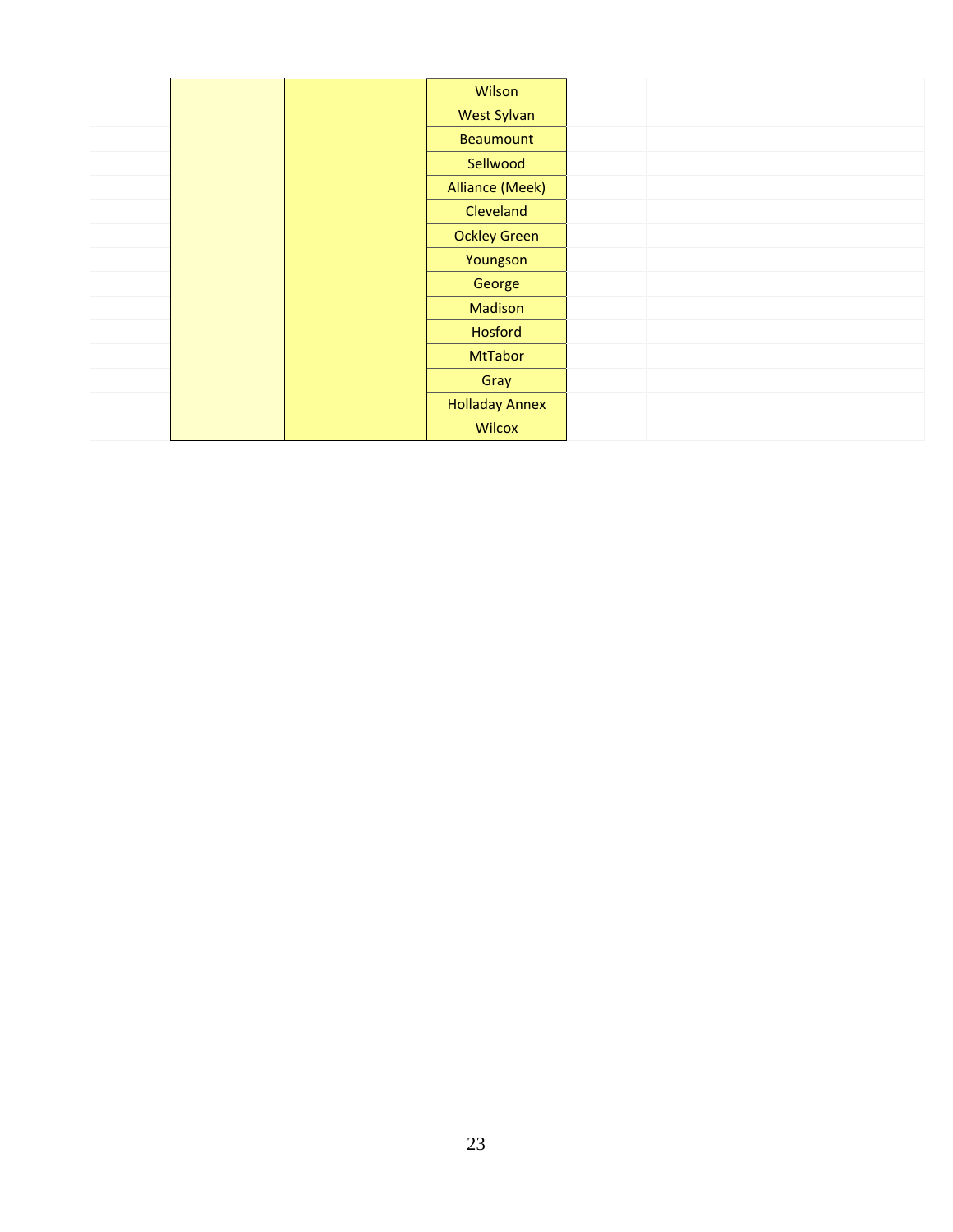# **Radon Mitigation Short-Term Plan**

#### **Original Bond Proposal**

o The 2017 Health and Safety Bond secured \$1.1 million for mitigating radon in up to 90 schools. 2016 radon tests provided information indicating this amount of money would cover radon mitigation, where required, district-wide.

#### **Assessment Process Description**

o In response to the passage of ORS 332.345, PPS began testing all schools for radon during the 2016-2017 winter heating season, before the 2017 bond.

#### **Early Projects – Readily Available Projects**

o Per OHA (Oregon Health Authority) testing protocol, rooms verified by two short-term tests to have high levels (over 8 pCi/L) were the early (first) mitigation projects at Lent and Meek.

#### **Prioritization Criteria and Process**

- o Per OHA testing protocol, rooms verified by one short-term and one nine-month long-term test to have mid-range levels (4 - 8 pCi/L) were prioritized as the second group of radon mitigation projects.
- o Schools having undergone major remodeling are prioritized for testing in a winter heating season after construction is completed.
- o All schools requiring testing or mitigation are receiving work during the winter heating seasons.

#### **Scope**

- o Throughout 2017 and 2018, 20 permanent radon mitigation systems were installed in rooms at 16 schools – Astor, Beaumont, Edwards, Humboldt, Jefferson, Kelly, Lane, Lent, Marysville\*, Meek, Ockley Green, Peninsula, Roseway Heights, Skyline, Vernon, Wilcox. *\*Marysville design system is in place, final hard pipe system venting will be installed after completion of summer 2019 asbestos abatement.*
- o Efforts will continue to achieve radon mitigation by the end of each winter heating season when determined by testing results.
- o 2018-2019 testing or retesting will take place at César Chávez, Lane, Tubman, Roosevelt, Faubion, Franklin, Green Thumb, BESC, and other locations as determined by OHA protocol.

## **Health and Safety Program Bundling**

o Direct bundling is not possible. Oregon Health Authority protocol requires radon testing in schools after major renovations.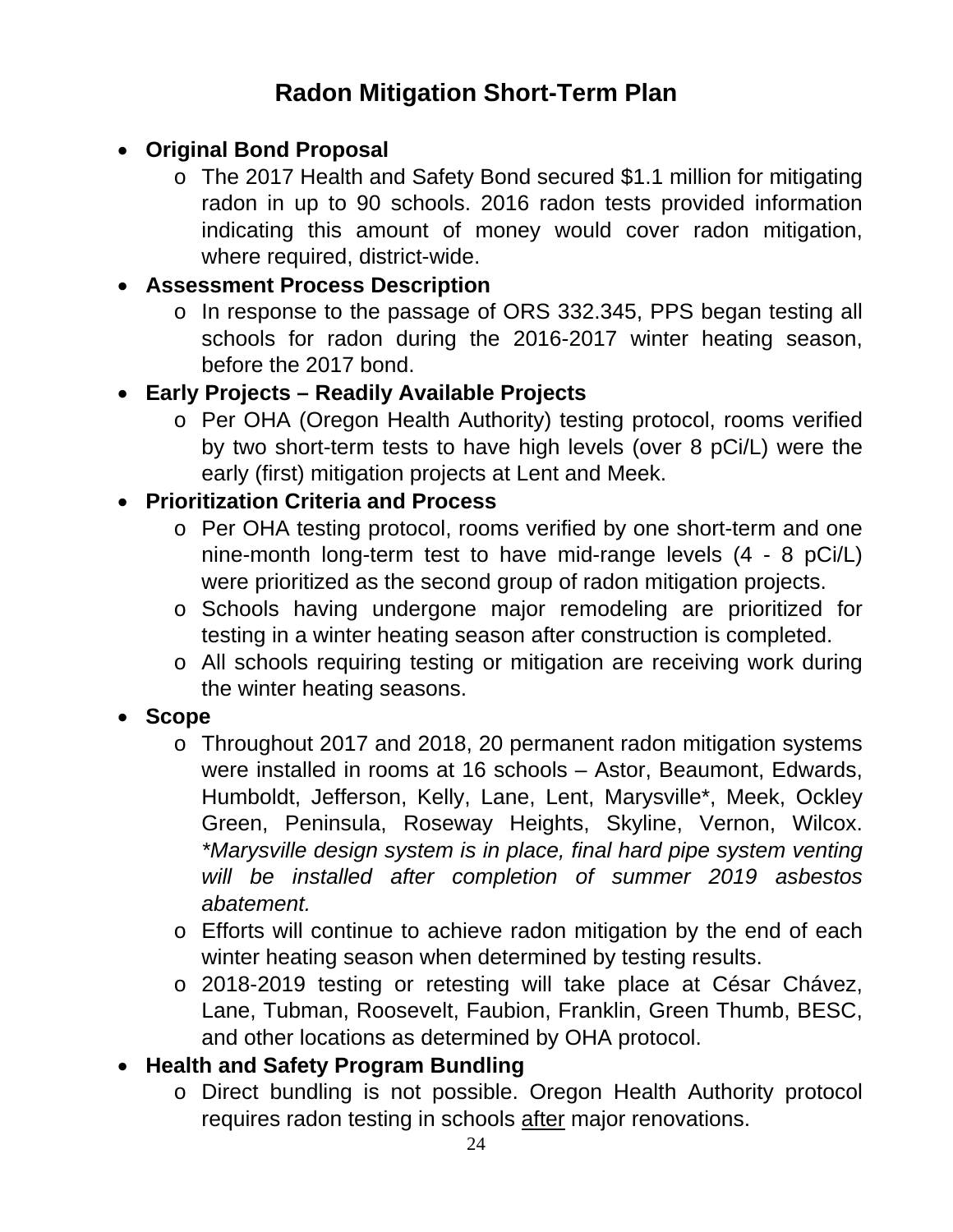o Indirect bundling: Modern building code requires radon resistant construction of new and modernized buildings.

#### **Action Plan**

- o Continue to determine and achieve all known radon mitigation needs each winter heating season.
- o Further refine long-range schedule of repeat radon testing per OHA protocol, build long-range annual schedule.
	- **Every five years where mitigation systems are installed**
	- **Every 10 years where mitigation was not required**
	- Modernized and remodeled schools as completed
- o Post 2017 Bond Perpetual work per ORS 332.345. Determine annual Risk Management program budget for repeat testing and capital budget for additional mitigation if needed. Determine annual budget for replacement of mitigation system fans at end of service life.

#### **Communication Plan**

- o PPS Web Healthy and Safe Schools page which includes narratives, test results, mitigation system reports, and PPS Radon Testing plan submitted to OHA.
- o Direct messaging to specific school communities. Consult and utilize OHA communications toolkit.
- o Risk Management presentation to the PPS Board of Directors annual review of the Healthy and Safe Schools Plan.
- o Participation in the NW Radon Coalition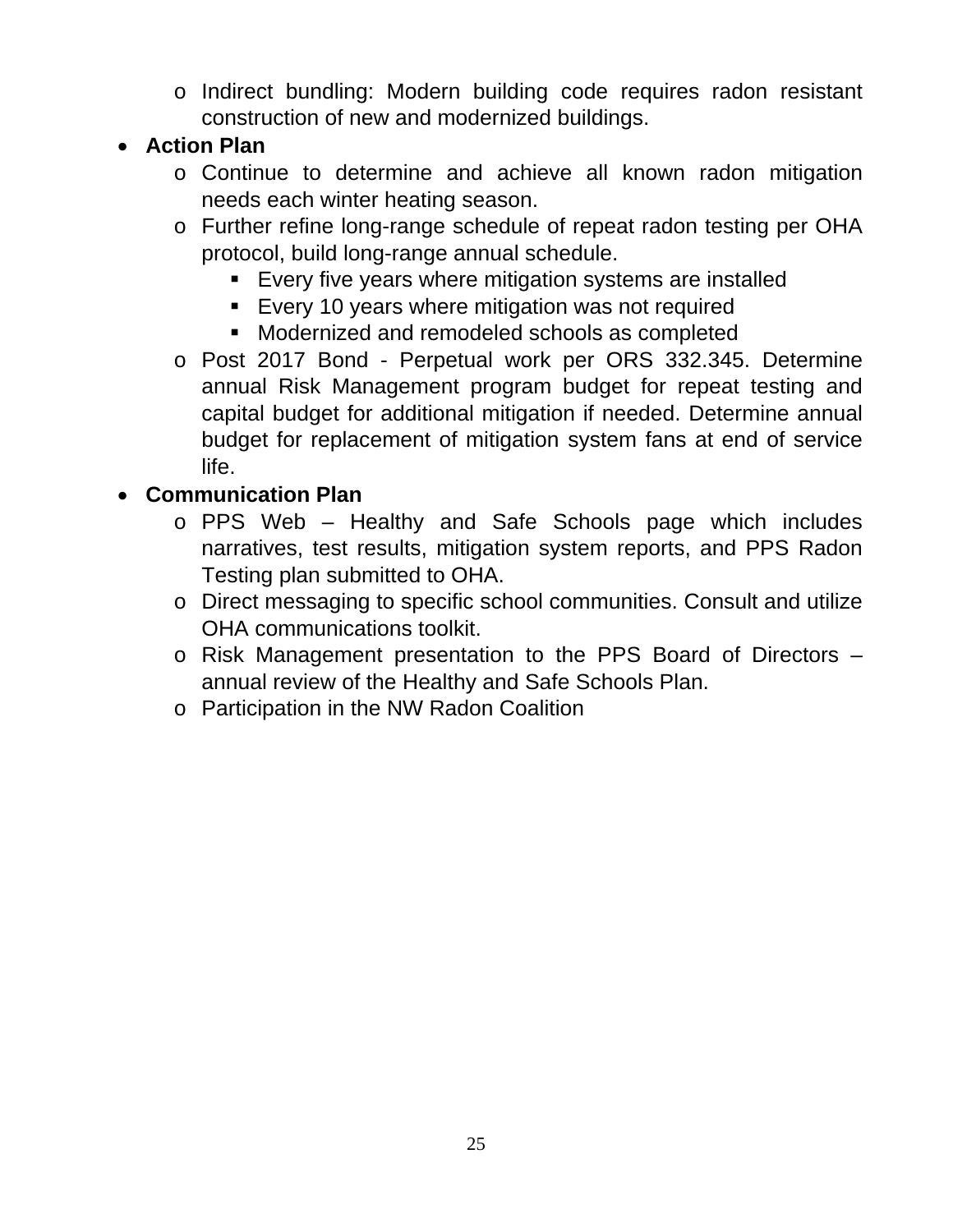# **Roofs-Seismic Strengthening Short-Term Plan**

- **Original Bond Proposal** 
	- o The 2017 Health and Safety Bond set aside \$50,907,949 for reroofing up to 14 roofs based on average expected repair/replacement costs.

## **Assessment Process Description**

- o 2009 & 2012 Roof Assessments
	- **Professional Roof Consultants performed roof assessments in** 2009 & 2012. They reviewed past roof assessment efforts and in 2009 carried out a more detailed assessment of nineteen buildings categorized as Priority 1. In 2012 they evaluated three additional buildings designated as needing more detailed assessments.
	- A total of 23 schools had roof repairs or replacements over 2013-2017 and Grant will be completed in 2019 (see attached table).

## **Early Projects – Readily Available Projects**

o Design has started for Jackson, Fernwood/Beverly Cleary, Rigler, King/MLK and Tubman (see attached table).

## **Prioritization Criteria and Process**

- o Prioritization is based on the 2009/2012 Roof Assessment reports and input from maintenance personnel. Minor revisions were made to the 2009/2012 Assessment priorities based on field input by the PPS Roofer.
	- Roofs known to have problems based on the surveys or recent events and the age of the roof were the primary criteria used to prioritize the work.
- o Maintenance will re-evaluate after rainy seasons, update recommended priorities and will work hand in hand with the OSM Bond Team and Project Management.
	- Roof evaluation and prioritization will occur every six months.
- o Exact scope and design will be evaluated and established as the engineering firm starts design and performs a detailed site visit and analysis.
- **Scope** 
	- o Current priority group (effective March 2018)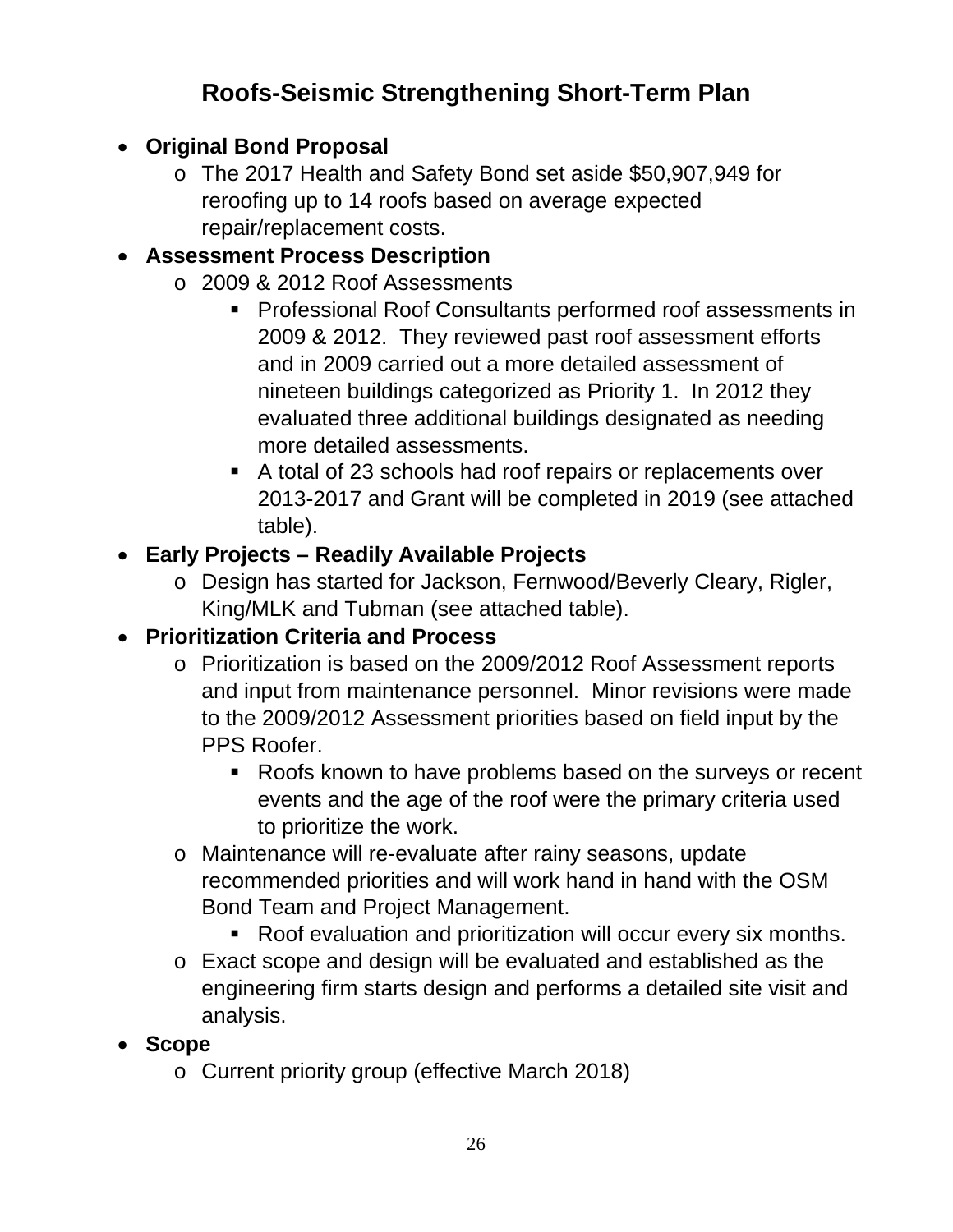- Sitton, W. Sylvan, Ockley Green, Kelly, Richmond, Irvington, Duniway, Glencoe, Harrison Park, Chapman (see attached table).
- o Further priority groups will be based on the 2009/2012 roof survey, evaluation by maintenance staff, discussions with OSM and updated every 6 months.

## **Health and Safety Program Bundling**

- o Bundling additional health and safety work with roofing projects, as appropriate, will take place over summer construction season.
	- Example is doing asbestos remediation, alarms and ADA while replacing roof.
	- This will lessen impact on school operations.

## **Action Plan**

- $\circ$  3-4 roofs per year depends on bundling and contractor availability to design and construct new roof.
- o Post 2017 Bond Additional capital funding and/or next bond.

#### **Communications Plan:**

- o Communications to develop description and qualifiers based on OSM input.
- o Current group list to be kept on website with info about re-assessing every 6 months and the list is subject to changing conditions and priorities.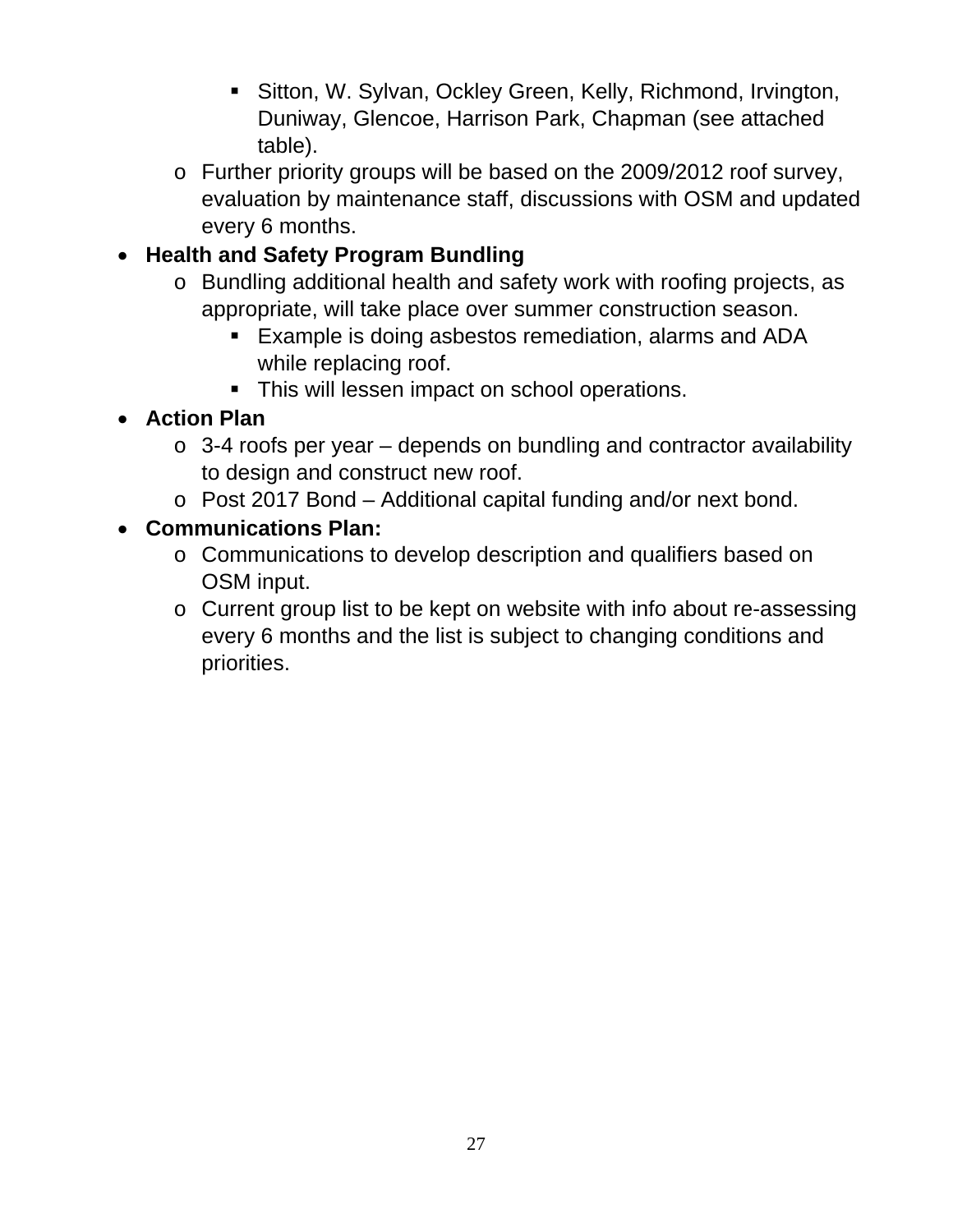# PPS ROOF REPLACEMENT TABLE\*

| <b>Phase I</b>  |                  |                                              | <b>Complete</b>    | <b>Comments</b> |
|-----------------|------------------|----------------------------------------------|--------------------|-----------------|
| <b>Number</b>   | Year             | <b>School</b>                                |                    |                 |
| 1               | 2013             | Alameda                                      | $\pmb{\mathsf{X}}$ |                 |
| $\overline{2}$  | 2013             | <b>Bridlemile</b>                            | $\pmb{\mathsf{X}}$ |                 |
| 3               | 2013             | Laurelhurst                                  | $\pmb{\times}$     |                 |
| $\overline{4}$  | 2013             | Lewis                                        | $\pmb{\times}$     |                 |
| 5               | 2013             | Wilson                                       | $\pmb{\mathsf{X}}$ |                 |
| $6\phantom{1}6$ | 2014             | Arleta                                       | $\pmb{\times}$     |                 |
| $\overline{7}$  | 2014             | <b>Boise Eliot</b>                           | $\pmb{\mathsf{X}}$ |                 |
| 8               | 2014             | Creston                                      | $\pmb{\mathsf{X}}$ |                 |
| 9               | 2014             | Hosford                                      | $\pmb{\times}$     |                 |
| 10              | 2014             | James John                                   | $\pmb{\mathsf{X}}$ |                 |
| 11              | 2015             | Ainsworth                                    | $\pmb{\mathsf{X}}$ |                 |
| 12              | 2015             | <b>Buckman</b>                               | $\pmb{\mathsf{X}}$ |                 |
|                 |                  | Creative                                     |                    |                 |
| 13              | 2015             | Science/Clark                                | $\pmb{\mathsf{X}}$ |                 |
| 14              | 2015             | Hayhurst                                     | $\pmb{\mathsf{X}}$ |                 |
| 15              | 2015             | Sabin                                        | $\pmb{\mathsf{X}}$ |                 |
| 16              | 2015             | Stephenson                                   | $\pmb{\mathsf{X}}$ |                 |
| 17              | 2015             | Maplewood                                    | $\pmb{\mathsf{X}}$ |                 |
| 18              | 2016             | Abernethy                                    | $\pmb{\mathsf{X}}$ |                 |
| 19              | 2016             | Cleveland                                    | $\pmb{\times}$     |                 |
| 20              | 2016             | Sellwood                                     | $\pmb{\mathsf{X}}$ |                 |
| 21              | 2016-17          | Roosevelt                                    | $\pmb{\mathsf{X}}$ |                 |
| 22              | 2017             | Faubion                                      | $\pmb{\mathsf{X}}$ |                 |
| 23              | 2017             | Franklin                                     | $\pmb{\times}$     |                 |
| 24              | 2019             | Grant                                        | $\pmb{\times}$     |                 |
|                 |                  | <b>Phase II (Readily Available Projects)</b> |                    |                 |
| 25              | 2018/2019        | Jackson                                      |                    |                 |
|                 |                  | <b>Beverly Cleary</b>                        |                    |                 |
| 26              | 2018/2019        | Fernwood                                     | $\pmb{\mathsf{X}}$ |                 |
| 27              | 2018/2019        | Rigler                                       |                    |                 |
| 28              | 2018/2019        | King/MLK                                     | X                  |                 |
| 29              | 2018/2019        | Tubman                                       | X                  |                 |
|                 | <b>Phase III</b> |                                              |                    |                 |
| 30              |                  | Sitton                                       |                    |                 |
| 31              |                  | West Sylvan                                  |                    |                 |
| 32              |                  | <b>Ockley Green</b>                          |                    |                 |
| 33              |                  | Kelly (Partial)                              |                    |                 |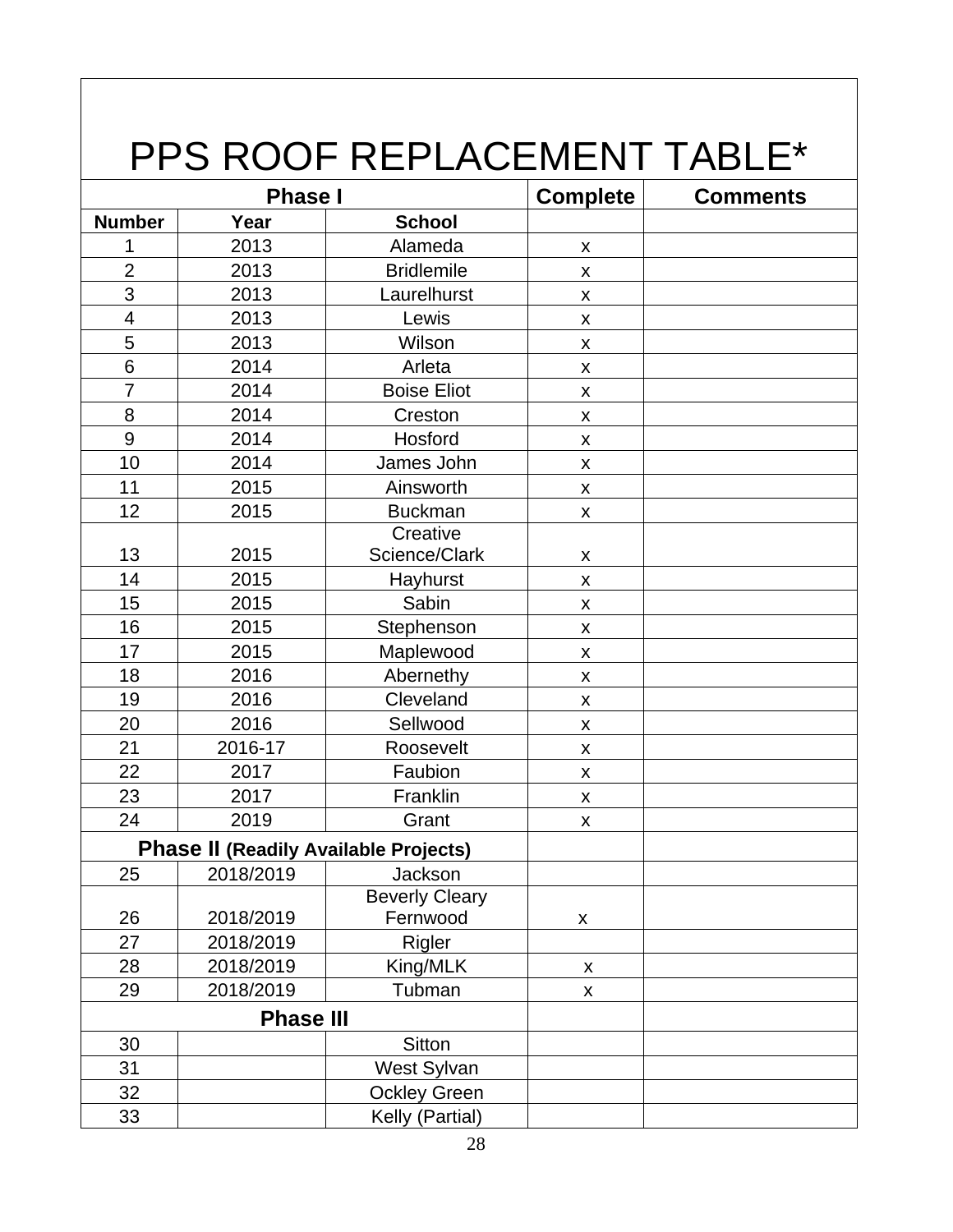| 34 | Richmond                                                                      |                                  |                           |  |
|----|-------------------------------------------------------------------------------|----------------------------------|---------------------------|--|
| 35 | Irvington                                                                     |                                  |                           |  |
| 36 | Duniway                                                                       |                                  |                           |  |
| 37 | Glencoe                                                                       |                                  |                           |  |
| 38 | Harrison Park (Partial)                                                       |                                  | <b>UV Tile Areas Only</b> |  |
| 39 | Chapman                                                                       | Area around skylight is priority |                           |  |
|    | <b>Phase IV</b>                                                               |                                  |                           |  |
| 40 | Lent                                                                          |                                  | <b>Okay condition</b>     |  |
| 41 | Jefferson                                                                     |                                  |                           |  |
| 42 | <b>Ainsworth Annex</b>                                                        |                                  |                           |  |
| 43 | <b>MLC</b>                                                                    |                                  |                           |  |
| 44 | Kenton                                                                        |                                  |                           |  |
|    | Roseway Heights                                                               |                                  |                           |  |
| 45 | (Partial)                                                                     |                                  |                           |  |
| 46 | <b>Cesar Chavez</b>                                                           |                                  |                           |  |
| 47 | Woodlawn                                                                      |                                  |                           |  |
| 48 | Vernon                                                                        |                                  |                           |  |
| 49 | Chief Joseph                                                                  |                                  |                           |  |
| 50 | Gray                                                                          |                                  |                           |  |
| 51 | Llewellyn                                                                     |                                  |                           |  |
| 52 | Woodmere                                                                      |                                  |                           |  |
| 53 | Da Vinci/Monroe                                                               |                                  |                           |  |
|    | <b>Phase V</b>                                                                |                                  |                           |  |
| 54 | Astor                                                                         |                                  | <b>Recently Done</b>      |  |
| 55 | <b>Bridger</b>                                                                |                                  |                           |  |
| 56 | George                                                                        |                                  |                           |  |
| 57 | <b>Holladay Annex</b>                                                         |                                  |                           |  |
| 58 | Markham                                                                       |                                  |                           |  |
| 59 | <b>Scott</b>                                                                  |                                  | <b>Recently Done</b>      |  |
| 60 | Terwilliger                                                                   |                                  |                           |  |
| 61 | Winterhaven                                                                   |                                  |                           |  |
| 62 | Lee                                                                           |                                  | <b>Okay condition</b>     |  |
| 63 | George                                                                        |                                  |                           |  |
| 64 | Lewis                                                                         |                                  |                           |  |
| 65 | Mt. Tabor                                                                     |                                  |                           |  |
| 66 | Pioneer-Columbia                                                              |                                  |                           |  |
| 67 | Smith                                                                         |                                  |                           |  |
|    | *Schools are divided into priority groups (not prioritized within the group). |                                  |                           |  |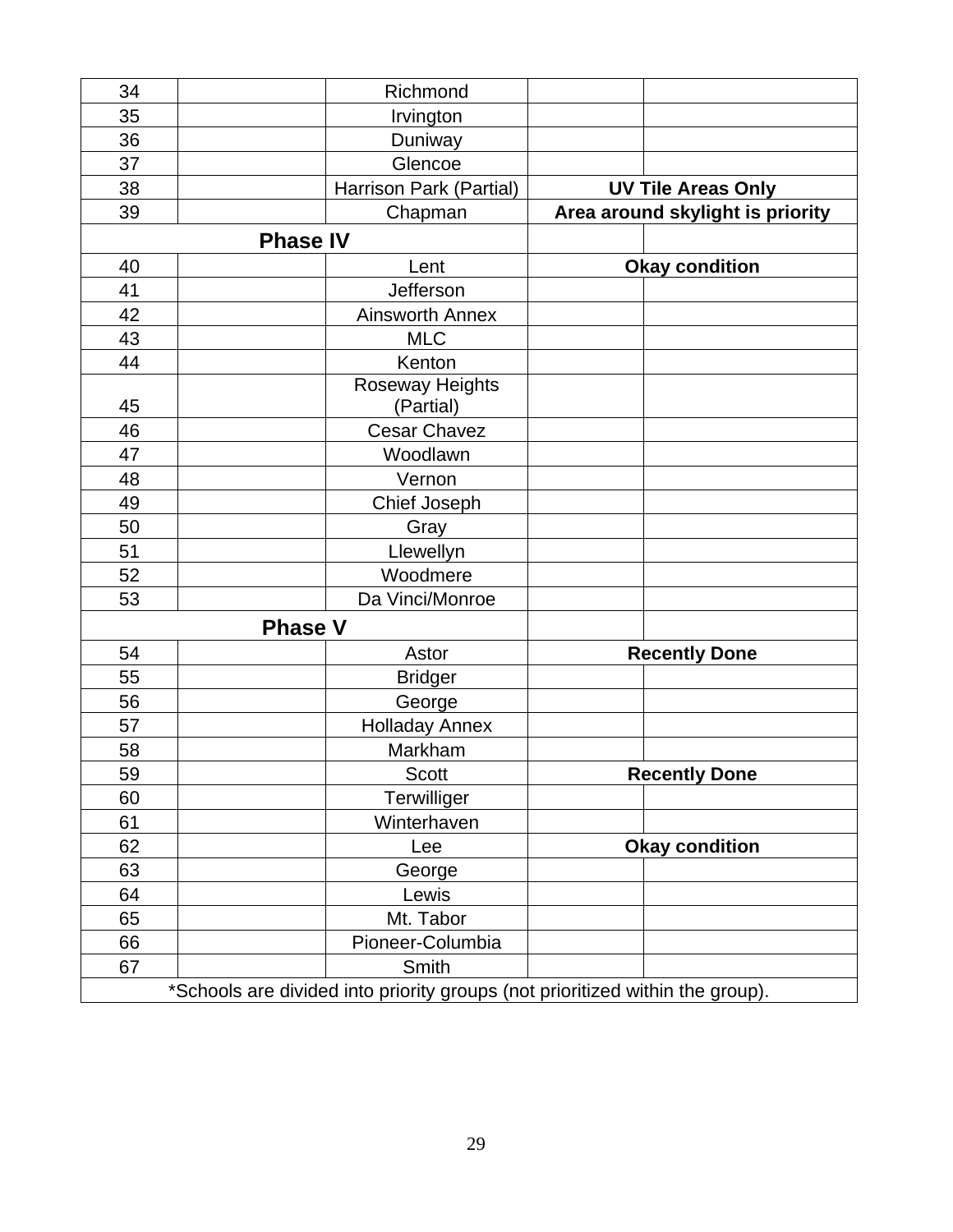## **Security Short-Term Plan**

- **Original Bond Proposal** 
	- o The 2017 Health and Safety Bond set aside \$5,000,000 for security upgrades in up to 11 PPS schools.

#### **Assessment Process Description**

- o NewDawn Security Assessment
	- NewDawn Security conducted a physical security assessment for thirteen representative schools in the summer of 2018. The thirteen schools included four elementary, three K-8, four middle schools and two high schools. Specific schools chosen were Ainsworth, Atkinson, Cleveland, Chief Joseph, Jefferson, Lent, Mt. Tabor, Ockley Green, Sellwood, Stephenson, Sunnyside, Vestal and West Sylvan.
	- The assessment focused on access control, signage, emergency announcement in common areas, fencing, video surveillance and classroom locks. See section on Prioritization Criteria and Process.

#### **Early Projects – Readily Available Projects**

o Under the 2012 Bond, we added interior and some exterior cameras at Franklin, Faubion, Roosevelt and Grant. In addition, Faubion has access control card readers on exterior doors and an intercom system on the front doors. Roosevelt and Grant have vestibules that lead visitors to the main office.

## **Prioritization Criteria and Process**

The following criteria were used to assign a risk ranking of 0-3 to each school for each of the eight criteria below, where a risk ranking of 0-No Rank, 1-Low Rank, 2-Medium Rank and 3-High Rank. The scores are then totaled where the maximum possible score is 24. The higher the score the higher the risk ranking.

- o Occurrence of safety and security related incidents in the school schools with more incidents will get a higher ranking.
- $\circ$  Crime stats for the immediate surrounding community schools with more community related incidents will get a higher ranking.
- o Surrounding area environmental and geographical effects on safety and security (parks, freeways, high crime area, homeless camps, etc.)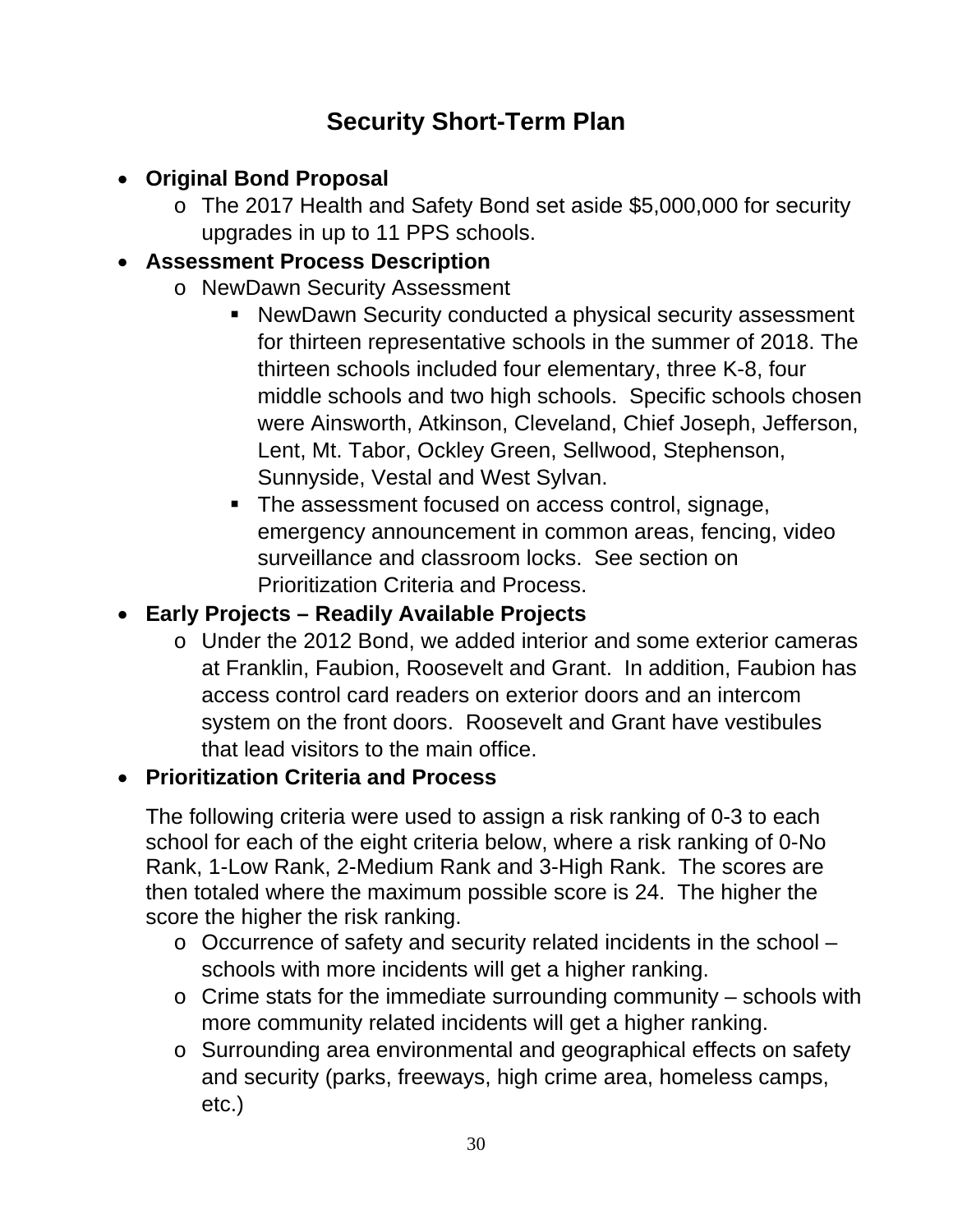- o Type of school students (High school, middle school, elementary, SPED, alternative schools, and other vulnerable populations) – Schools with younger students and most vulnerable students will get a higher ranking.
- o School design and construction effects on safety and security. Schools with vestibules, and electronic access control already installed (Crime Prevention Through Environmental Design) will be ranked lower. Schools that do not currently have these safety features will be ranked higher.
- o Communication and surveillance equipment installed and area of coverage. Schools that have effective communication systems in place/working in all areas will be ranked lower.
- o Schools with main offices near the main entry way will be ranked lower and schools with poor office line of sight to the entry way will be ranked higher.
- o Buildings/Schools with all the above security items installed will not be on the install list.

The current four cohorts of schools will be used to separate all district schools into five groups and risk rankings will be used to establish the priority of each school within its group (See Table 1).

#### **Scope**

The NewDawn Security assessment was used to identify security improvements. Although the 2017 Bond was funded for security improvements at only 11 schools, PPS administration elected to improve security at all schools currently operating PPS school programs. This may present budget challenges requiring new funding or the transfer of funds from fungible 2017 bond accounts. Those improvements are presented below.

- o Access control systems at main entry ways.
- o Video monitors and support computers for front office areas of schools.
- o Public address system speakers in interior and exterior common areas.
- o New signage to direct school visitors to the main entry way for required check-in at the main office.
- o Securing some outside entryways with fencing and gates.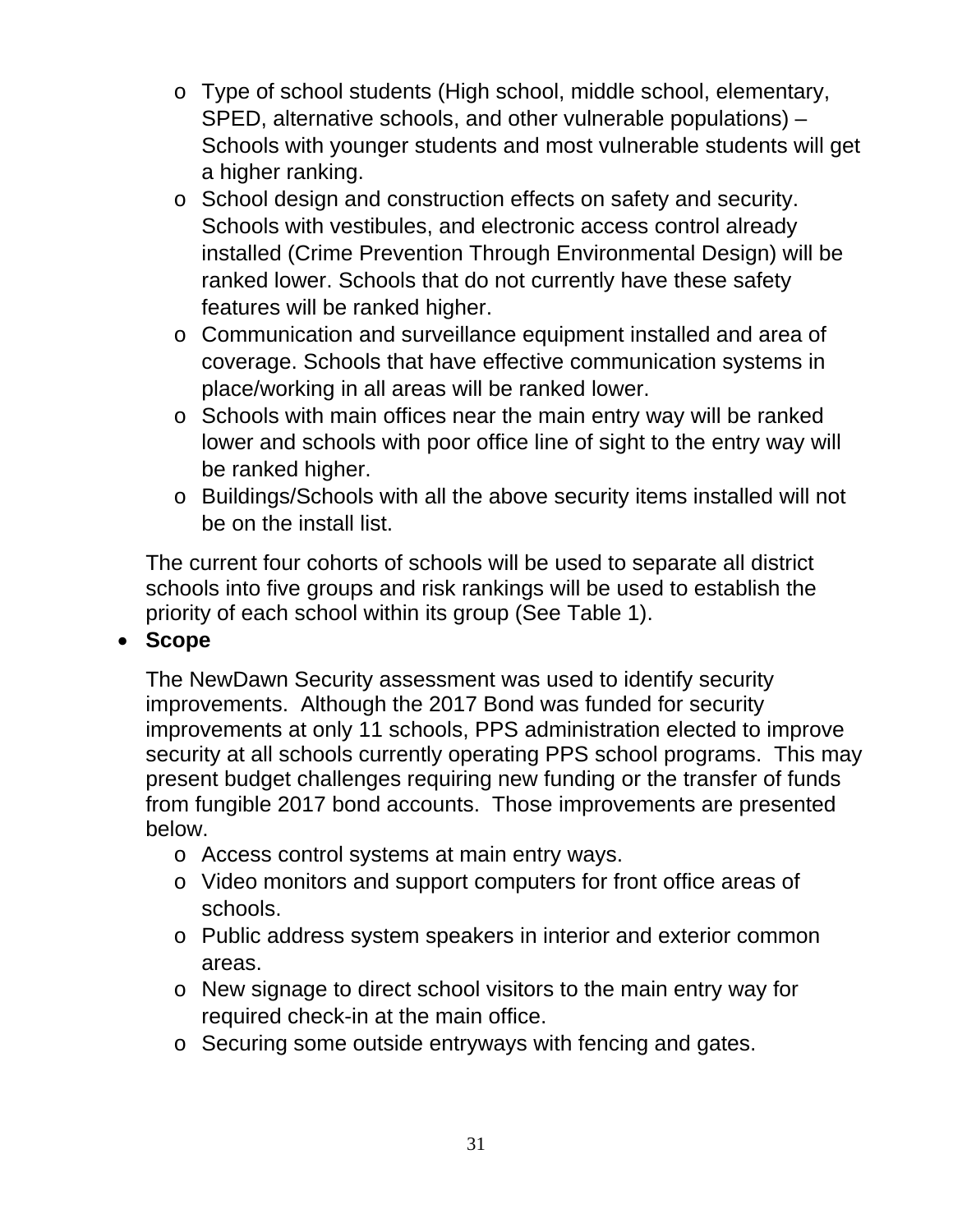The final scope will be developed after completing an evaluation of the overall security capability of each PPS school building to identify those schools that currently have some, all or none of these improvements.

## **Health and Safety Program Bundling**

- o Security upgrades at some schools may be bundled with other health and safety work.
- o Security improvements are anticipated to be conducted on a yearround basis and each project will be scheduled and designed to minimize disruption for staff/students and other health and safety projects.

## **Action Plan**

- o Each group of schools will be assigned a construction crew resulting in five crews working simultaneously. Each crew will follow the order presented in Table 1 based on risk ranking.
- o Estimated time to complete all security upgrades will be determined after completion of first three schools in each group.

## **Communications Plan:**

- o Updates will be presented to the PPS Board as requested.
- o District-wide communications will be released at selected milestones (planning stages, construction startup, etc.) to update staff on progress being made on implementation of security improvements for each school.
- o Build website and update monthly.
- o Create frequently asked questions (FAQ) and update every six months.
- o Training for staff on security improvements and the necessary changes in staff behavior (door propping, etc.) to fully utilize improvements will take place simultaneously with completion of improvements at each school.
- o PPS Area Assistant Superintendents will be included in the development of district and school communications and training.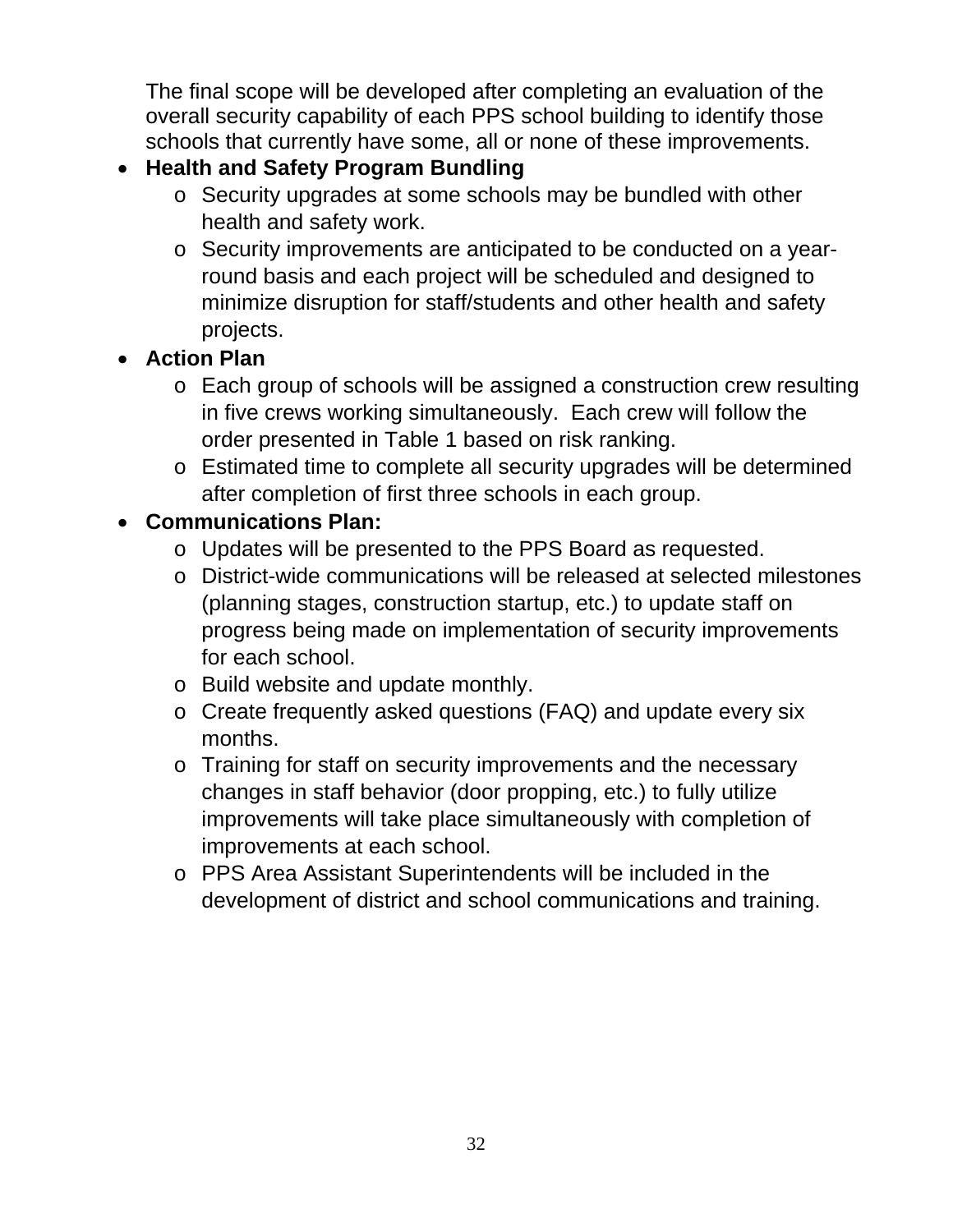Table 1 School Risk Ranking Sequence by Group

| Franklin/Grant-A        | Franklin/Grant-B           | Lincoln/Roosevelt    | Jefferson/Madison             | Cleveland/Wilson  |
|-------------------------|----------------------------|----------------------|-------------------------------|-------------------|
| Alliance at Meek        | <b>Beaumont</b>            | George               | <b>Harrison Park</b>          | Cleveland         |
| Lent                    | Beverly Cleary - Fernwood  | Lincoln              | Jefferson                     | <b>Buckman</b>    |
| Arleta                  | Irvington                  | <b>MLC</b>           | King                          | Whitman           |
| <b>Bridger</b>          | <b>Green Thumb</b>         | Cesar Chavez         | Marshall                      | Wilson            |
| Kelly                   | daVinci                    | Astor                | <b>Boise-Eliot</b>            | Grout             |
| Sunnyside               | Youngson/Holladay          | Chapman              | Madison                       | <b>Hosford MS</b> |
| Atkinson                | Laurelhurst                | Sitton               | <b>Ockley Green</b>           | Llewellyn         |
| Creston                 | Sabin                      | Chapman @ The Ramona | Beach                         | Abernethy         |
| Franklin                | Beverly Cleary - Hollyrood | Clarendon            | Chief Joseph                  | Gray MS           |
| Lane                    | Alameda                    | James John           | <b>Clark/Creative Science</b> | Sellwood          |
| Woodmere                | Tubman                     | Roosevelt            | Rice                          | Winterhaven       |
| Marysville              |                            | Skyline              | Woodlawn                      | Duniway           |
| Mt. Tabor               |                            | West Sylvan          | Applegate                     | Hayhurst          |
| Glencoe                 |                            | Ainsworth            | Lee                           | Lewis             |
| Richmond                |                            | <b>Bridlemile</b>    | Rigler                        | Stephenson        |
|                         |                            | East Sylvan          | Vernon                        | Jackson MS        |
|                         |                            | Peninsula            | Sacajawea                     | Markham           |
|                         |                            | Rosa Parks           | Vestal                        | Woodstock         |
|                         |                            | <b>Forest Park</b>   | Scott                         | Capitol Hill      |
|                         |                            |                      | Roseway Heights               | Maplewood         |
|                         |                            |                      | Rose City Park                | Rieke             |
|                         |                            |                      | Faubion                       | Smith             |
|                         |                            |                      |                               |                   |
|                         |                            |                      |                               |                   |
| <b>ADMIN - TBD</b>      |                            |                      |                               |                   |
| Columbia-Transportation |                            |                      |                               |                   |
| <b>BESC Admin Site</b>  |                            |                      |                               |                   |
| Holladay Annex-Admin    |                            |                      |                               |                   |
| Wilcox-Admin Site       |                            |                      |                               |                   |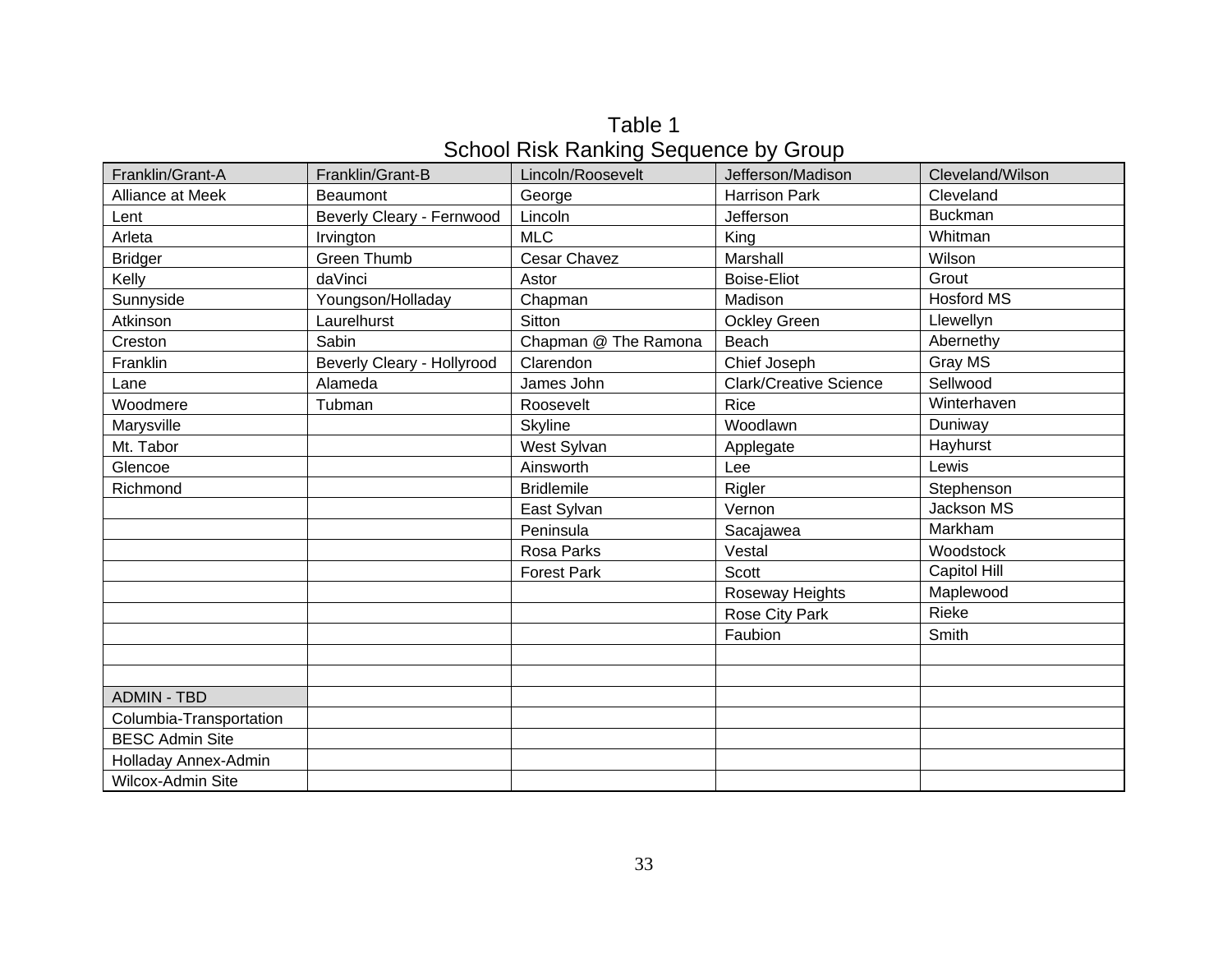# **Water Quality Short-Term Plan**

- **Original Bond Proposal** 
	- o The 2017 Health and Safety Bond provided \$28.5M to reduce lead contamination in drinking and food preparation water.
- **Assessment Process Description** 
	- o Beginning in May 2016, nearly all of the cold-water fixtures at PPS facilities district wide were sampled and tested, with the results posted on the PPS Water Quality Website at: https://www.pps.net/Page/5378
	- o In October 2016, PPS consultant CH2M published "Water Assessment and Gap Report for Reducing Lead in Drinking Water in Portland Public Schools".
	- o This report was followed by a CH2M report "Cost Estimates for Water Fixture and Building Piping Replacement" in January 2017.
	- o After working in partnership with PPS to review building records and perform site evaluation, CH2M presented "Portland Public Schools (PPS) Water System Assessment and Proposed Capital Improvement Program" to the PPS Board of Directors in February 2017.
	- o On June 14, 2017 CH2M published "Implementation Plan Fixture and Partial Pipe Replacement" and presented it to the Board.

## **Early Projects – Readily Available Projects**

- o The water quality program applies to all PPS schools and buildings where water is used for human consumption. All PPS facilities were separated into six clusters of schools and a small seventh cluster containing schools and administrative facilities. These clusters were designated Groups 1-7 (see Table 1). Because of the multiple steps to replace fixtures, test water, flush cold water plumbing and potentially perform partial pipe replacement for over 2,000 fixtures, Group 1 was designated as a pilot project to develop standard operating procedures to be used for Groups 2-7.
- $\circ$  Group 1 Schools Replace and test only the common area and kitchen food preparation fixtures in all Group 1 schools. Return fixtures to service if below action level (15 ppb lead; 1.3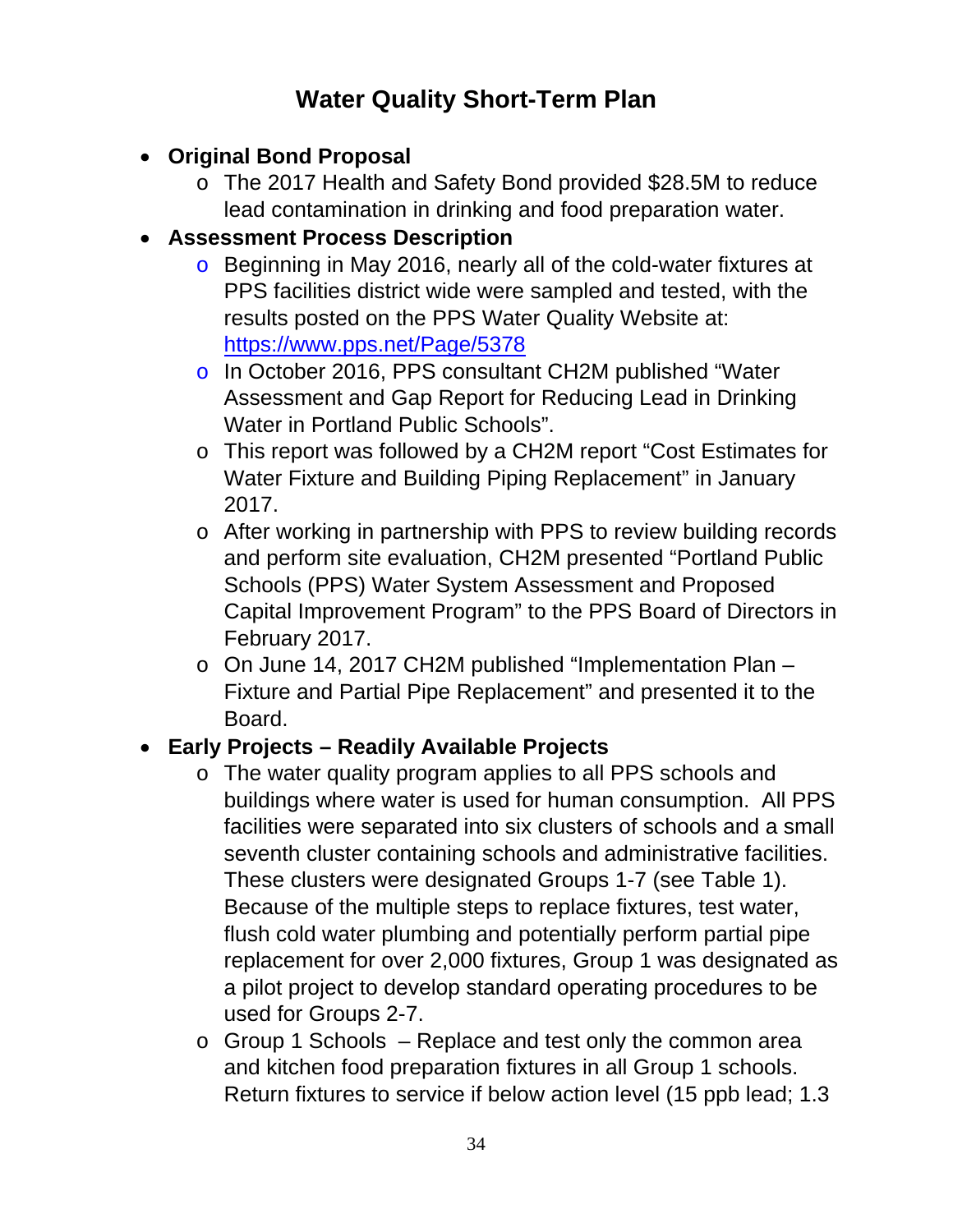ppm copper). Evaluate fixtures above or at action level for repairs.

#### **Prioritization Criteria and Process**

- o Common Areas (Phase 1) These areas include hallways, cafeterias, libraries, kitchen food preparation and gyms. Common areas will be given priority over classrooms. The only exceptions being those fixtures with mechanical issues (drain issues, low flow, etc.) and those with elevated lead or copper.
- o Classroom Areas (Phase 2) These areas include classroom, CTE rooms and staff areas. Classroom fixtures will be lower priority than common area fixtures and steps will be taken using contractors and custodians to continue to maintain these fixtures in non-functional or inaccessible condition. Testing of these fixtures will begin prior to the start of the 2018/19 school year and those fixtures testing below action level will be returned to service. Those testing at or above action level will be replaced with lead-free fixtures and retested. If a classroom fixture with new lead-free hardware continues to test above action level, consideration will be given to perform partial pipe replacement.
- o School Priorities Schools will be prioritized based on community equity, summer-break accessibility and minimizing travel time for mechanical and testing contractors when possible. All schools and administrative buildings will be selected for placement in one of seven groups (see Table 1), where Group one will be highest priority, followed by Group two, etc. What seems like a simple process of replacing drinking, kitchen and classroom fixtures actually involves several steps because all of these fixtures were turned off in May 2016 or covered. This means that we are unable to conduct testing under conditions of normal usage. Those steps include, but are not limited to: 1) Shut off water to school; 2) Replace fixture; 3) Flush to test new fixture and test drain; 4) Conduct additional repairs as needed; 5) Flush header and lateral lines night before taking samples; 6) Take initial and follow-up flush samples after 8-18 hours; 7) Evaluate results (1- 2 weeks); 8) Flush header lines (10 minutes) and lateral lines (1 minute) for fixtures below action level to reactivate usage (school year only); 9) Re-flush fixtures at or above action level;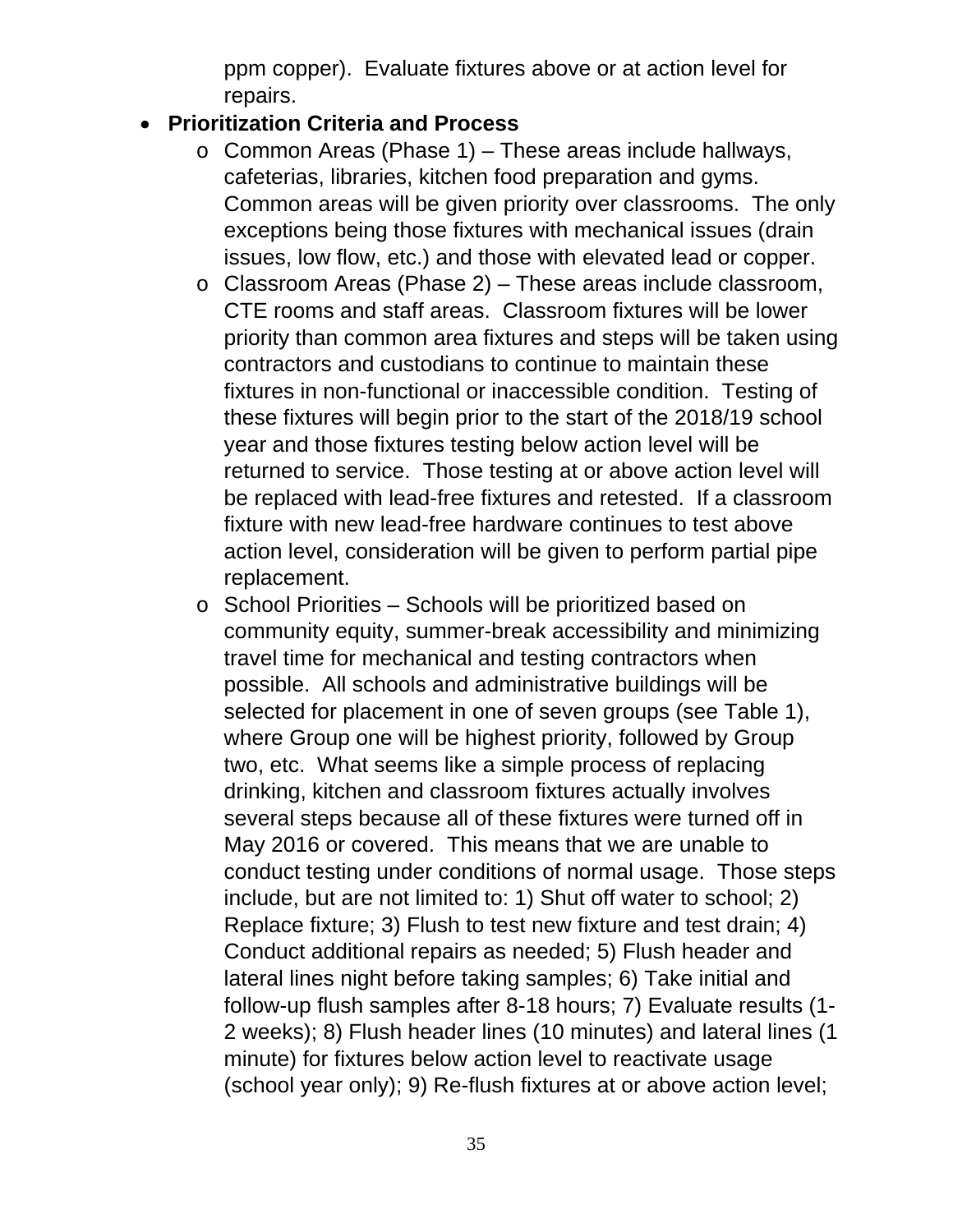10) Resample to start mitigation analysis/partial-pipe replacement process; 11) Conduct mitigation for elevated fixtures.

Because PPS has not performed lead-in-water mitigation on this scale, Group one will be deemed a pilot project to establish an efficient process and development of a master standard operating procedure (MSOP) for application on Groups two through seven.

#### **Scope (Schools and Schedule)**

- o Phase 1 Replace and test the common area drinking and kitchen food preparation fixtures in all schools and administrative facilities.
- o Phase 2 Test all classroom and other drinking fixtures not identified for replacement in Phase 1. Replace fixtures testing at or above action level and repair as needed.

#### **Health and Safety Program Bundling**

o Bundling additional health and safety work with the water quality program will take place as appropriate from an operational, not contractual perspective. Every effort will be made to minimize impact on the learning environment.

#### **Action Plan**

- **IMPLEMENTHERGE 1 to provide common area drinking water and** kitchen water for food preparation by start of 2018/2019 school year in all schools.
- **Implement Phase 2 to provide classroom drinking water to all** schools by end of calendar year 2018.
- Complete repairs for all Phase 1 and 2 fixtures in schools and administrative facilities by start of 2019/2020 school year.

#### **Communication Plan**

- Step 1 Communicate with each school. Provide status report, the planned final status, the process required and expected timeline. The intent is to complete required work while minimizing disruption.
- Step 2 Prior to start of work at each school, email Principal, Custodian and FOM what they can expect. Follow up with a meeting invitation. Provide contact information, dates and detailed goals concerning number of fixtures and location upon completion. Provide weekly updates summarizing progress and forecasting of future work.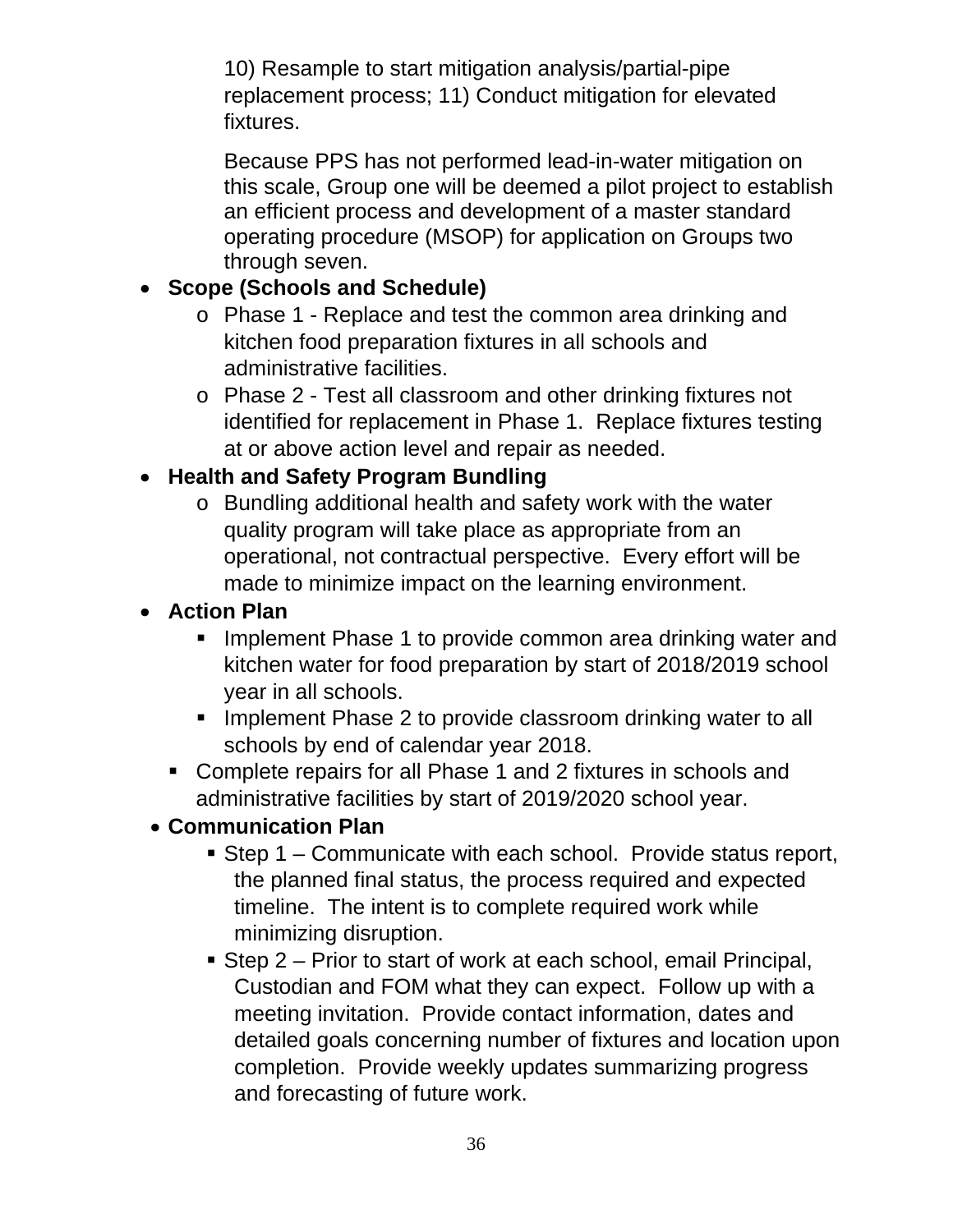Step 3 – Execute formal exit plan to document specific achievements and plan to remove bottled water. Provide printed and electronic copies of school maps showing all fixtures and signage.

| Table 1                         |                     |                        |  |  |
|---------------------------------|---------------------|------------------------|--|--|
| <b>Water Quality Groups 1-7</b> |                     |                        |  |  |
| Group 1 (Pilot)                 | Group 2             | Group <sub>3</sub>     |  |  |
| Applegate                       | Chavez              | Irvington              |  |  |
| Astor                           | George              | Sabin                  |  |  |
| Chief Joseph                    | James John          | Tubman                 |  |  |
| Meek                            | <b>Ockley Green</b> | Alameda                |  |  |
| Chapman                         | <b>Boise-Eliot</b>  | <b>Beaumont</b>        |  |  |
| Hayhurst                        | Clarendon           | Hollyrood              |  |  |
| <b>Skyline</b>                  | Creston             | Laurelhurst            |  |  |
| West Sylvan                     | Sitton              | Lee                    |  |  |
| Atkinson                        | Woodlawn            | Rigler                 |  |  |
| Lewis                           | <b>Beach</b>        | <b>Roseway Heights</b> |  |  |
| Richmond                        | Peninsula           | <b>Scott</b>           |  |  |
| Woodstock                       | Rosa parks          | Cleveland              |  |  |
| <b>Beverly Cleary</b>           | Vernon              | <b>Harrison Park</b>   |  |  |
| Fernwood                        | Jefferson           | Vestal                 |  |  |
| <b>Rose City Park</b>           | King                |                        |  |  |
| Sacajawea                       |                     |                        |  |  |
|                                 |                     |                        |  |  |
|                                 |                     |                        |  |  |

| Group 4             | Group 5             | Group 6            | Group 7              |
|---------------------|---------------------|--------------------|----------------------|
| Lane                | <b>Capitol Hill</b> | Ainsworth          | Holladay-Annex       |
| Lent                | Markham             | <b>Bridlemile</b>  | <b>BESC</b>          |
| <b>Holladay Ctr</b> | Stephenson          | East Sylvan        | <b>Wilcox</b>        |
| Youngson            | Wilson              | <b>Forest Park</b> | Madison              |
| <b>Benson</b>       | Hosford             | Grant@Marshall     | Smith                |
| <b>Bridger</b>      | Jackson             | <b>Edwards</b>     | Washington           |
| Glencoe             | Lincoln             | <b>Green Thumb</b> | <b>DEQ Auto Shop</b> |
| Sunnyside           | Abernathy           | <b>Rice</b>        |                      |
| <b>Creative Sci</b> | <b>Buckman</b>      | Gray               |                      |
| Maryville           | Duniway             | Maplewood          |                      |
| Mt. Tabor           | Llewellyn           | <b>Rieke</b>       |                      |
| Woodmere            | Grout               | Terwilliger        |                      |
| Arleta              | Monroe/Vinci        | <b>MLC</b>         |                      |
| Kelly               | Sellwood            | Columbia           |                      |
| Whitman             | Winterhaven         | Humboldt           |                      |
|                     |                     | Kenton             |                      |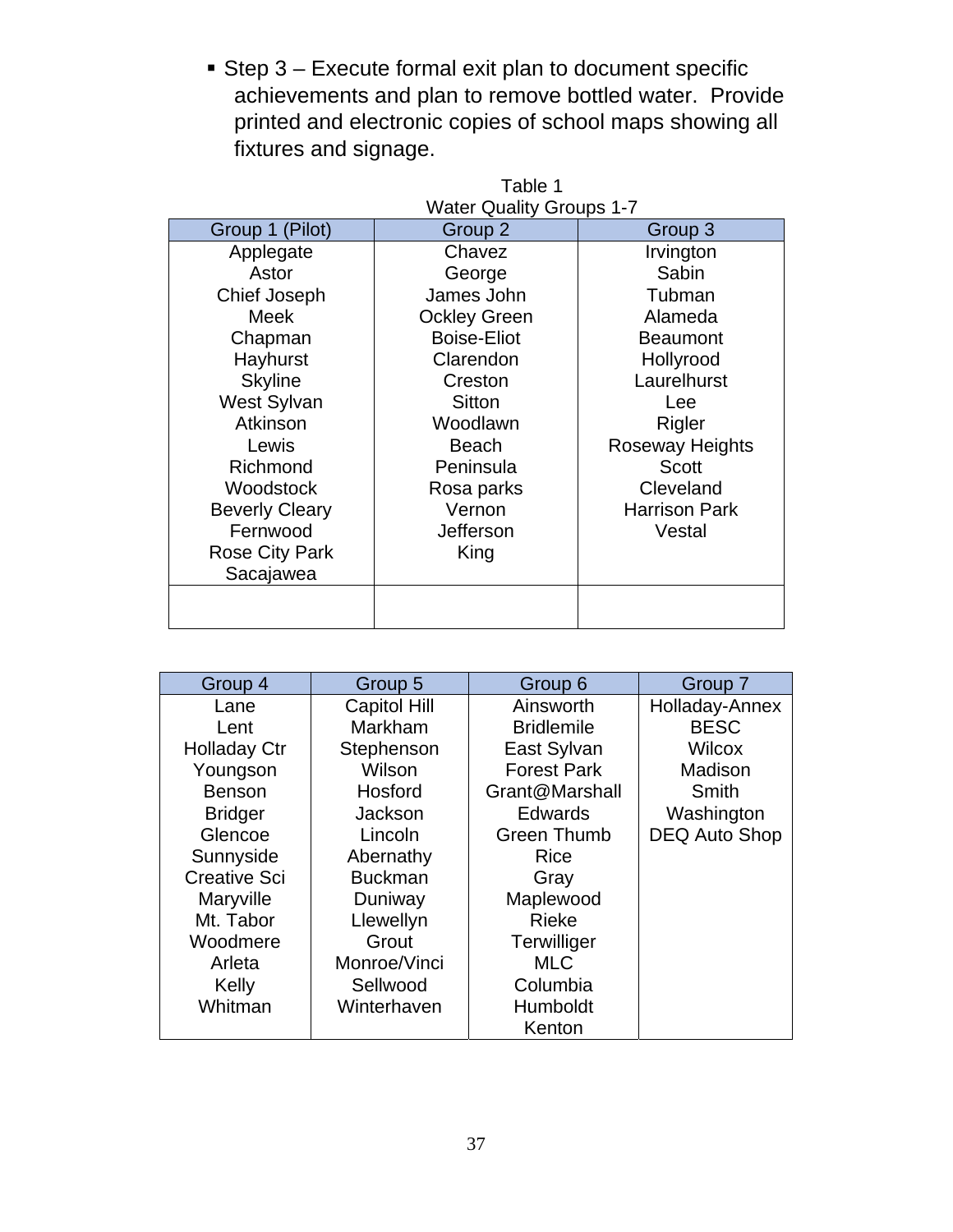

## **Administrative Directive 3.XX.XXX‐AD**

#### **3.XX.XXX‐AD Water Quality in Schools**

#### **Legal Citation**

- (1) Board Policy 8.60.010‐P Risk Management Program requires the establishment of programs by which risks may be controlled, reduced or eliminated.
- (2) Senate Bill 1062
- (3) OAR 581‐022‐2223 (Healthy and Safe Schools Plan)
- (4) OAR 333‐061‐0400 (Drinking Water in Schools)

#### **Purpose**

The purpose of this administrative directive is to:

- (1) To provide direction for those individuals who are responsible for administering the PPS Healthy and Safe Schools Plan.
- (2) To define water fixtures used for drinking or food preparation.
- (3) To direct the long‐term periodic testing and maintenance of plumbing fixtures designated as a tap.

#### **Definitions**

- (1) "Tap" means any plumbing fixture in a building or on property owned or leased by PPS where student or staff are present on a regular basis and where water is used for drinking or food preparation. At PPS this includes bubblers and bottle‐fill stations in both common areas and classrooms. Food preparation fixtures include kitchen faucets, sprayers, staff break room and career/technical education (CTE) skills classroom faucets, Head Start and nurse/medical room faucets and ice machines (used for high school athletics only). For a list of fixtures not included in the definition of tap see OAR 333‐ 061‐0400.
- (2) "Periodic testing" means Risk Management will implement testing of all water fixtures used for drinking or food preparation designated as a tap for levels of copper and lead to comply with the PPS Healthy and Safe Schools Plan.